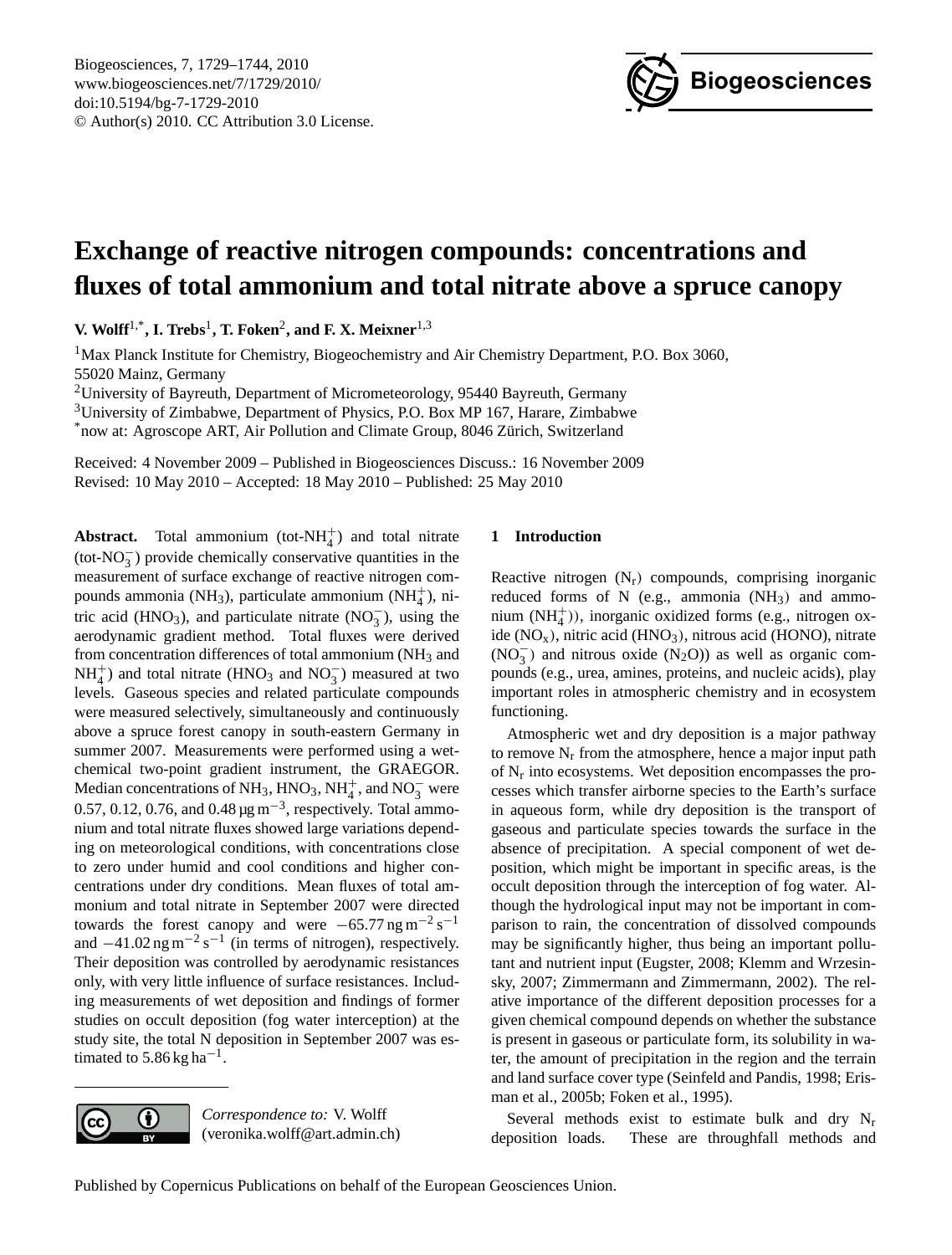micrometeorological methods to determine exchange fluxes of single  $N_r$  compounds or sums of those. Throughfall, often used in forestry studies (Lovett and Lindberg, 1984; Berger et al., 2008; Hovmand and Andersen, 1995), may be regarded as the sum of wet and dry deposition and canopy exchange, as throughfall is the sum of direct precipitation, wash off of formerly dry deposited material and exchange processes within the canopy (Lovett and Lindberg, 1984). Dry deposition estimates from throughfall measurements are very controversial, particularly for those species that potentially interact with the canopy  $(NH_4^+$  and  $NO_3^-)$  (Lovett et al., 1996; Berger et al., 2009), but they are still often used as reasonable estimates (van Breemen and van Dijk, 1988). Micrometeorological methods, like the eddy covariance method have advantages such as the capability to directly measure the dry deposition flux, spatial representativeness and high temporal resolution. They do, however, have high demands to the study site, such as horizontal homogeneity and atmospheric stationarity. Moreover, eddy covariance measurements require fast sensors for the detection of chemical species (∼10 Hz). If such instruments are not available (e.g., for  $HNO<sub>3</sub>$ ), the aerodynamic gradient method is often applied, based on the flux-gradient-similarity theory (see below). Both, the eddy covariance as well as the aerodynamic gradient method demand high logistical and financial effort as well as sophisticated measurement techniques for the chemical species of interest (cf. Thomas et al., 2009). Since these prerequisites are often not available, dry deposition is frequently modelled using the inferential method, which is based on the "big leaf multiple resistance approach" (Hertel et al., 2006; Andersen and Hovmand, 1999; Wesely and Hicks, 2000). Typically, the concentration of the chemical species is measured at a single level above the surface and the deposition process is described by resistances, i.e., the aerodynamic resistance  $(R_a)$  derived from micrometeorological quantities, the laminar boundary layer resistance  $(R_b)$ , dependent on the individual species of interest, and the surface resistance  $(R_c)$  (or its concentration analogue the canopy compensation point  $(C_0)$ , for example for NH<sub>3</sub> (Farquhar et al., 1980)). The surface resistance is often described by several resistances in series and in parallel, e.g. the cuticular, stomata and soil surface resistances. While  $R_a$  and  $R_b$ can be calculated from measured micrometeorological quantities, surface related parameters like  $R_c$  or  $C_0$  are derived using empirical parameterizations or are deduced from other studies (cf. Nemitz et al., 2004a; Trebs et al., 2006; Sutton et al., 2000). However, parameterisations of the individual resistances are mostly derived for flat homogeneous terrain and low vegetation and may not be adequate for complex sites, like highly structured, hilly, or forested sites (Hertel et al., 2006; Wesely and Hicks, 2000; Andersen and Hovmand, 1999). Additionally, parameterizations of surface related parameters are only valid for certain temperature and humidity ranges, fertilisation state and vegetation types (cf. Farquhar et al., 1980) and may not always be applied for other ecosystems. The dry deposition of particles, such as particulate  $NH_4^+$  and  $NO_3^-$  is typically very different to the dry deposition of gaseous species (Nemitz et al., 2004a). Generally, deposition velocities depend on aerosol particle size and roughness of the underlying surface and they are about one order of magnitude smaller than those of gaseous compounds (Gallagher et al., 1997, 2002).

From all  $N_r$  compounds,  $NH_3$  and  $HNO_3$  and their particulate counterparts  $NH_4^+$  and  $NO_3^-$  are regarded as in the main contributors to atmospheric  $N_r$  deposition (Andersen and Hovmand, 1999).  $NH<sub>3</sub>$  is emitted primarily by agricultural activities, such as volatilization from animal waste and synthetic fertilizers, but also from biomass burning, losses from soils, and fossil fuel combustion (Krupa, 2003). It is an important base constituent in the atmosphere, and neutralises acids, such as sulphuric and nitric acid  $(HNO<sub>3</sub>)$  and hydrochloric acid, forming ammonium  $(NH_4^+)$  salts, whose major portion is present in the fine particle fraction (Finlayson-Pitts and Pitts, 1999). High concentrations of NH<sub>3</sub> are usually found close to sources since it is either effectively dry deposited close to its source and/or rapidly converted to  $NH_4^+$ (Ferm, 1998). Particulate  $NH<sub>4</sub><sup>+</sup>$  is deposited less quickly and may thus be transported over larger distances.  $HNO<sub>3</sub>$  is produced from the oxidation of nitrogen oxides  $(NO<sub>x</sub>)$ , which are emitted primarily by anthropogenic activities, such as fossil fuel burning. Natural sources are biogenic emissions of nitric oxide (NO) from soils and lightning. The polar and very water soluble  $HNO<sub>3</sub>$  is removed quickly from the atmosphere, either by dry and wet deposition or by gas-to-particle conversion. This leads to comparatively short atmospheric lifetimes of about 1 day (Huebert and Robert, 1985). Particulate  $NO_3^-$  is formed by the reaction of  $HNO_3$  with atmospheric base compounds, such as NH<sup>3</sup> and also crustal material such as sodium and calcium, and is found in different size ranges of particles, in the accommodation and in the coarse mode (Seinfeld and Pandis, 1998). Particulate  $NH_4^+$ and  $NO_3^-$  form the majority of the long-range transported  $N_r$ in the atmosphere (Hertel et al., 2006).

 $NH<sub>3</sub>$ , HNO<sub>3</sub> and NH<sub>4</sub>NO<sub>3</sub> form a thermodynamic equilibrium between the gaseous species  $(NH_3, HNO_3)$  and particulate  $NH<sub>4</sub>NO<sub>3</sub>$  (in solid or in aqueous form), which is a function of temperature  $(T)$  and relative humidity (RH) (Mozurkewich, 1993; Stelson and Seinfeld, 1982):

$$
NH_{3(gaseous)} + HNO_{3(gaseous)} \xleftrightarrow{\text{THA}} NH_4NO_{3(solid/aqueous)} \quad (R1)
$$

Additionally, the equilibrium of Reaction (R1) depends on the chemical composition of aerosol particles, especially on concentrations of those ions that are competing with  $\overline{NO_3^-}$ for the NH<sup>+</sup><sub>4</sub>, such as sulphate  $(SO_4^{2-})$  and chloride  $(Cl^-)$ (Wexler and Seinfeld, 1992).

The application of the flux-gradient-similarity theory (see below) presumes that vertical fluxes of the measured compounds are constant with height within the atmospheric surface layer (Dyer and Hicks, 1970), which implies that they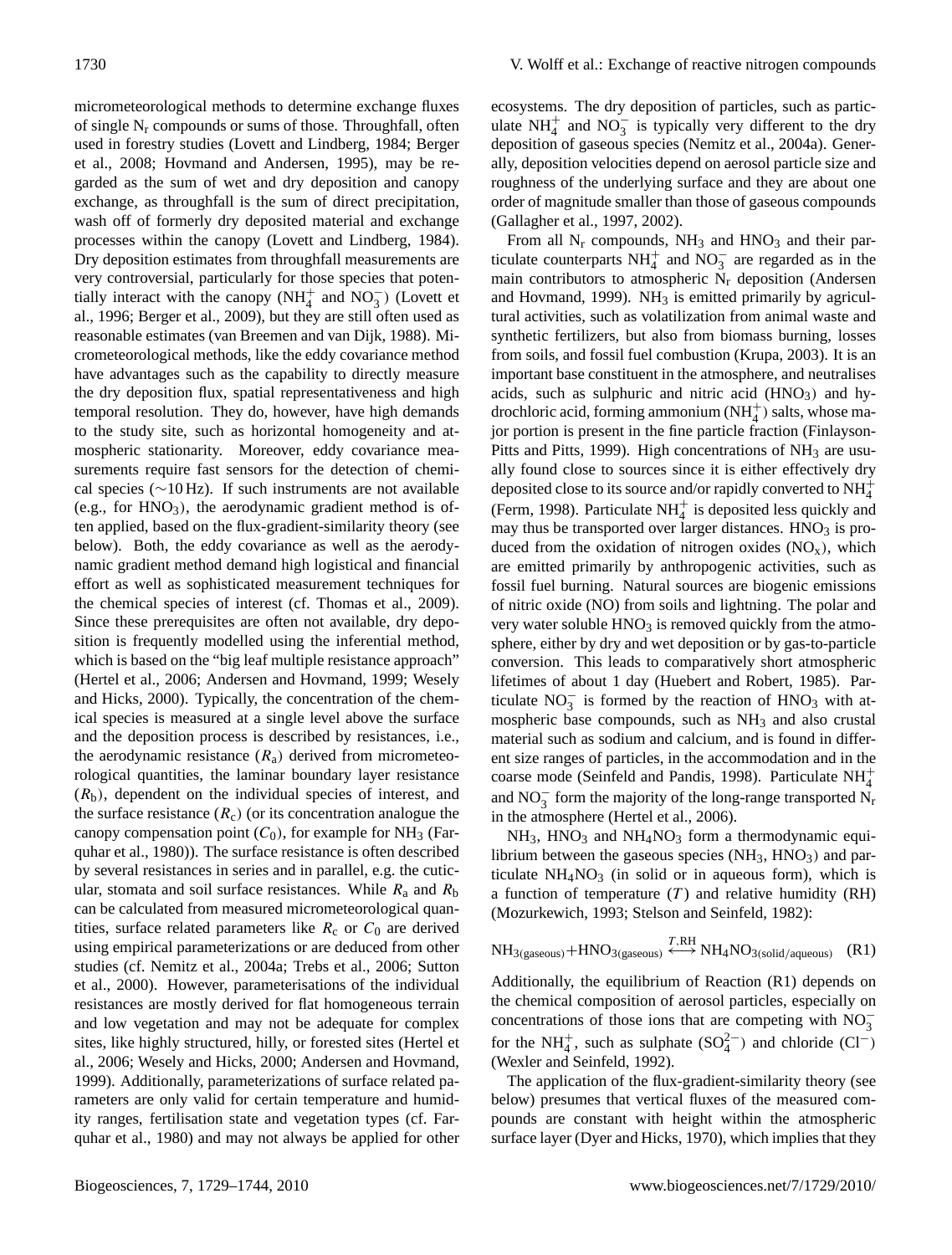are considered chemically non-reactive tracers (e.g., Trebs et al., 2006). Phase changes due to shifts of the thermodynamic equilibrium between gaseous and particulate species (as a result of fluctuations in  $T$  and RH) may, however, induce a chemical flux divergence of  $NH_3$ ,  $HNO_3$ ,  $NH_4^+$  and/or NO<sub>3</sub>. Without correcting for these effects, dry deposition estimates derived from gradient measurements may substantially under- or overestimate the actual turbulent flux (Nemitz and Sutton, 2004; Nemitz et al., 2004a). The sum of both phases, total ammonium (tot- $NH_4^+$ ) and total nitrate (tot-NO<sup>−</sup> 3 ), are, however, conservative quantities in this respect (Kramm and Dlugi, 1994; Brost et al., 1988). While, for the quantification of the  $N_r$  input in an ecosystem like in this study, the partitioning among gas and particulate phase is of minor importance, measurements of exchange fluxes of individual compounds (NH<sub>3</sub>, HNO<sub>3</sub>, NH<sub>4</sub><sup>+</sup> and NO<sub>3</sub>) are a prerequisite for investigating near-surface mechanistic processes required for atmospheric chemistry and transport models.

In this paper we will present measurements of concentrations of ammonia  $(NH_3)$ , nitric acid  $(HNO_3)$ , particulate ammonium (NH<sup>+</sup><sub>4</sub>) and nitrate (NO<sub>3</sub><sup>-</sup>), and their sums total ammonium (tot-NH<sub>4</sub><sup>+</sup>) and total nitrate (tot-NO<sub>3</sub><sup>-</sup>) above a spruce forest canopy in southeast Germany in summer 2007. We focus on flux determinations of the conservative quantities (tot-NH<sup>+</sup> and tot-NO<sub>3</sub><sup>-</sup>), thereby avoiding the potential impact of gas-particle interactions and chemical flux divergences. Using measurements of wet deposition and estimations on occult deposition, we estimate a total  $N_r$  deposition rate for September 2007.

## **2 Experimental**

# **2.1 Weidenbrunnen research site**

The experiment was conducted in summer/autumn 2007 (25 August–3 October) within the framework of the project EGER (ExchanGE processes in mountainous Regions) at the research site "Weidenbrunnen" ( $50^{\circ}08'$  N,  $11^{\circ}52'$  E; 774 m a.s.l.), a Norway spruce forest site located in a mountainous region in south east Germany (Fichtelgebirge). The surrounding mountainous area extends approx.  $1000 \text{ km}^2$ and is covered mainly with forest, but also some agricultural land, meadows and lakes. Continuous air quality measurements indicate that the site is characterized as a rural site of Central Europe (Klemm and Lange, 1999; Foken, 2003). It is located in the transition zone from maritime to continental climates with annual average temperatures of  $5.0\,^{\circ}\text{C}$  and average annual precipitation sum of 1162.5 mm (1971–2000; Foken, 2003). The study site is maintained for more than 10 years by the University of Bayreuth and a variety of studies have been conducted there (Falge et al., 2005; Held and Klemm, 2006; Klemm et al., 2006; Rebmann et al., 2005; Thomas and Foken, 2007; Wichura et al., 2004). The stand

age of the Norway spruce (Picea abies) was approx. 54 years (according to Alsheimer, 1997), the mean canopy height was estimated to be 23 m (Staudt, 2007), and the single sided leaf area index during the measurement campaign was approximately 5.3. Measurements were performed on a 31 m walkup tower. For the Weidenbrunnen site, Thomas and Foken (2007) determined the roughness parameters displacement height (d) and roughness length ( $z_0$ ) as 14 m and 2 m, respectively.

## **2.2 Aerodynamic gradient method**

The aerodynamic gradient method (AGM) is based on the gradient-flux similarity and derives fluxes from measured vertical concentration differences and micrometeorological exchange parameters (Ammann, 1998; Foken, 2008). The flux,  $F$ , is calculated as the product of a turbulent diffusion transfer coefficient, expressing mechanically and thermally induced turbulence, and the vertical concentration difference,  $\Delta C$ .

$$
F = -\frac{u_{*} \cdot \kappa}{\ln\left(\frac{z_{2}}{z_{1}}\right) + \Psi_{H}\left(\frac{z_{2}}{L}\right) - \Psi_{H}\left(\frac{z_{1}}{L}\right)} \cdot \Delta C
$$
 (1)

where  $u_*$  is the friction velocity (m s<sup>-1</sup>),  $\kappa$  the von Kármán constant (0.4),  $\Psi_H$  the integrated stability correction function for sensible heat (considered equal to that of trace compounds), and  $z/L$  is height z over the Obukhov length L, a measure of atmospheric stability. The first term in the product on the right hand site of the equation is often referred to as the transfer velocity,  $v_{tr}$  (m s<sup>-1</sup>). It represents the inverse resistance of the turbulent transport between the two heights  $z_1$  and  $z_2$  (Ammann, 1998). Note here, that we use all measurement heights  $z_1$ ,  $z_2$ , and z, as aerodynamic heights above the zero plane displacement height,  $d$ . Equation (1) is strictly valid only for "smooth" and even surfaces (e.g. pastures, meadows). However, when using this relationship close to a canopy to infer fluxes from measured vertical concentration gradients, corresponding fluxes have been found to be underestimated (Thom et al., 1975; Garratt, 1978; Högström et al., 1989). Nevertheless, the flux-gradient relationship was found to hold within the so-called roughness sublayer (Garratt, 1978, 1992) above forest canopies, introducing a so-called enhancement factor into the left hand term of the right hand side of Eq. (1) (e.g. Simpson et al., 1998). This enhancement factor needs to be considered for both, momentum and scalar exchange individually. The directly measured  $u<sub>*</sub>$  (with eddy covariance) already accounts for the enhancement of momentum flux in comparison to the original AGM method based on wind speed profiles (Garratt, 1992). Investigations of the temperature profile at the study site revealed that the gradient between the used measured levels was not reduced in comparison to the undisturbed gradient (F. Rütz, personal communication, 2010), most probably due to the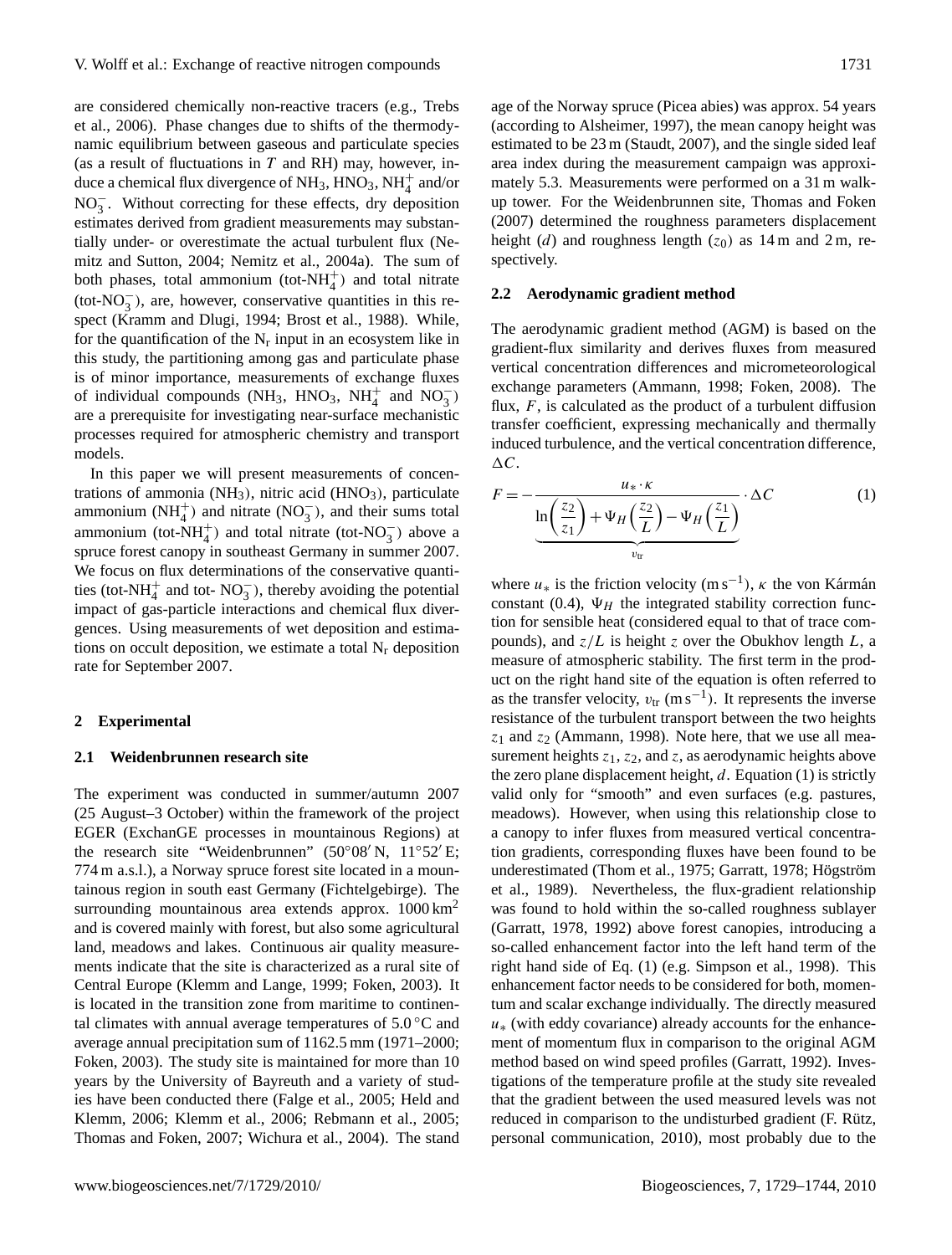proximity to the canopy top. Therefore, no enhancement factor for scalars was introduced in our calculations.

An underlying assumption of the AGM is that the flux to or away from the reference surface (here: canopy top) is identical to the vertical flux measured at a reference level in some distance above the surface (see above). This assumption may not hold due to chemical reactions occurring within the air layer between the surface and the reference height (Fowler and Duyzer, 1989; Meixner, 1993). For the determination of total ammonium and total nitrate fluxes this is not of relevance, but it does affect flux determination of individual gaseous and/or particulate compounds  $(NH_3, HNO_3)$ ,  $NH_4^+$ ,  $NO_3^-$ ) as phase changes may lead to flux divergence (e.g. Nemitz et al., 2004a; Brost et al., 1988; Huebert et al., 1988). However, as long as the characteristic time scale of chemical transformation is large in comparison to the turbulent timescale, fluxes of compounds that underlie rapid chemical transformation may be determined with sufficient accuracy when treating them as not-reactive (De Arellano and Duynkerke, 1992; Nemitz et al., 2004b). Photochemical reactions involving  $NH_3$  and  $HNO_3$  are slow compared to turbulence; however, timescales of phase changes within the  $NH_3-HNO_3-NH_4NO_3$  triad (see Reaction R1), may be comparable to characteristic times of turbulent transport (Trebs et al., 2006).

## **2.3 The GRadient of AErosol and Gases Online Registrator (GRAEGOR)**

The GRAEGOR is a wet chemical instrument for semicontinuous two-point gradient measurements of watersoluble reactive trace gas species  $(NH_3, HNO_3, HONO, HCI)$ , and  $SO_2$ ) and their related particulate compounds  $(NH_4^+)$  $NO_3^-$ ,  $Cl^-$ ,  $SO_4^{2-}$ ) (Thomas et al., 2009). GRAEGOR collects the gas and particulate samples simultaneously at two heights (for EGER: 24.4 m and 30.9 m) using horizontally aligned wet-annular rotating denuders and steam-jet aerosol collectors (SJAC), respectively. Air is simultaneously drawn through GRAEGOR's sample boxes, passing first the wetannular rotating denuders, where water-soluble gases diffuse from a laminar air stream into the sample liquid. In both SJACs, the sample air (now containing only the aerosol particles) is then mixed with water vapour from double-deionized water and the supersaturation causes particles to grow rapidly (within 0.1 s) into droplets of at least  $2 \mu m$  diameter. These droplets, containing the dissolved particulate species are then collected in a cyclone (cf. Slanina et al., 2001). The airflow through the two sample boxes is  $\sim$ 14 L min<sup>-1</sup> (at STP=0 °C and 1013.25 hPa) per box and is kept constant through a critical orifice downstream of the SJAC. The inlets of the sample boxes, directly connected to the wet-annular rotating denuders, consisted of PFA (perflouroalkoxy) Teflon tubing (I.D.=0.8 cm, length=20 cm), ended upstream in a homemade PFA Teflon rain protection, and were covered by a PFA gauze. Liquid samples (from both denuders and SJACs) are analyzed online using ion chromatography for anions and by flow injection analysis for  $NH_4^+$ . GRAEGOR provides one half-hourly averaged gas and particulate concentrations for each height for each species within each hour (cf. Thomas et al., 2009). The analytical performance of the instrument is continuously checked using an internal bromide standard that is added to each sample. Calibrations of the ion chromatograph using Merck certiPUR® standard solutions were performed twice, 6–7 September and 26 September. The FIA detector was calibrated weekly. The limit of detection (LOD) for the individual species was determined from infield blanks once a week (for details see Wolff et al., 2010). The errors of the air concentrations of  $NH_3$ ,  $HNO_3$ , particulate NH<sup>+,</sup> and particulate NO<sub>3</sub> were calculated according to Trebs et al. (2004) and Thomas et al. (2009) using Gaussian error propagation. The precision of the measured concentration differences ( $\sigma_{\Delta}C/C$ ) was investigated by extended sideby-side measurements in the beginning and at the end of the experiment (Wolff et al., 2010).

## **2.4 Supporting measurements**

Vertical profiles of meteorological quantities, such as ambient temperature  $(T)$ , relative humidity (RH), and wind speed were measured at the tower (31 m high) at three heights above the canopy (at  $z=24.4$ , 26.6, and 30.9 m (T, RH, using psychrometers (fine-wire thermocouples, custom build)) and  $z=24.3$ , 26.2 and, 31.2 m (wind speed, 3 cup anemometer (A100ML, Vector Instruments, UK))). On top of the tower ( $z=32$  m), an eddy covariance system (Gill R2 sonic anemometer in combination with a LI-COR-7000) measured three-dimensional wind speed, wind direction, friction velocity, stability, latent, sensible heat and  $CO<sub>2</sub>$  fluxes. Atmospheric visibility using a present weather detector (PWD 11, Vaisala), global irradiance (pyranometer CM14, Kipp & Zonen B.V.) and wind direction (potentiometric wind vane, Vector Instruments) were also measured on top of the tower at 32 m height. Aerosol number size distributions were measured at 28 m height at the tower using a SMPS (Scanning Mobility Particle Sizer, Grimm).

At a nearby clearing (distance to tower  $\sim$ 250 m), a wetonly rainwater collector (NSA 181/KHS Eigenbrodt, 2007) was operated. During the field study, samples were collected event-based and stored cool until analysis (Bavarian Environment Agency (LfU), Augsburg, ion chromatography). In September a total of six rain samples were analysed for chloride, nitrite, nitrate, phosphate, sulphate, sodium, ammonium, potassium, magnesium, and calcium.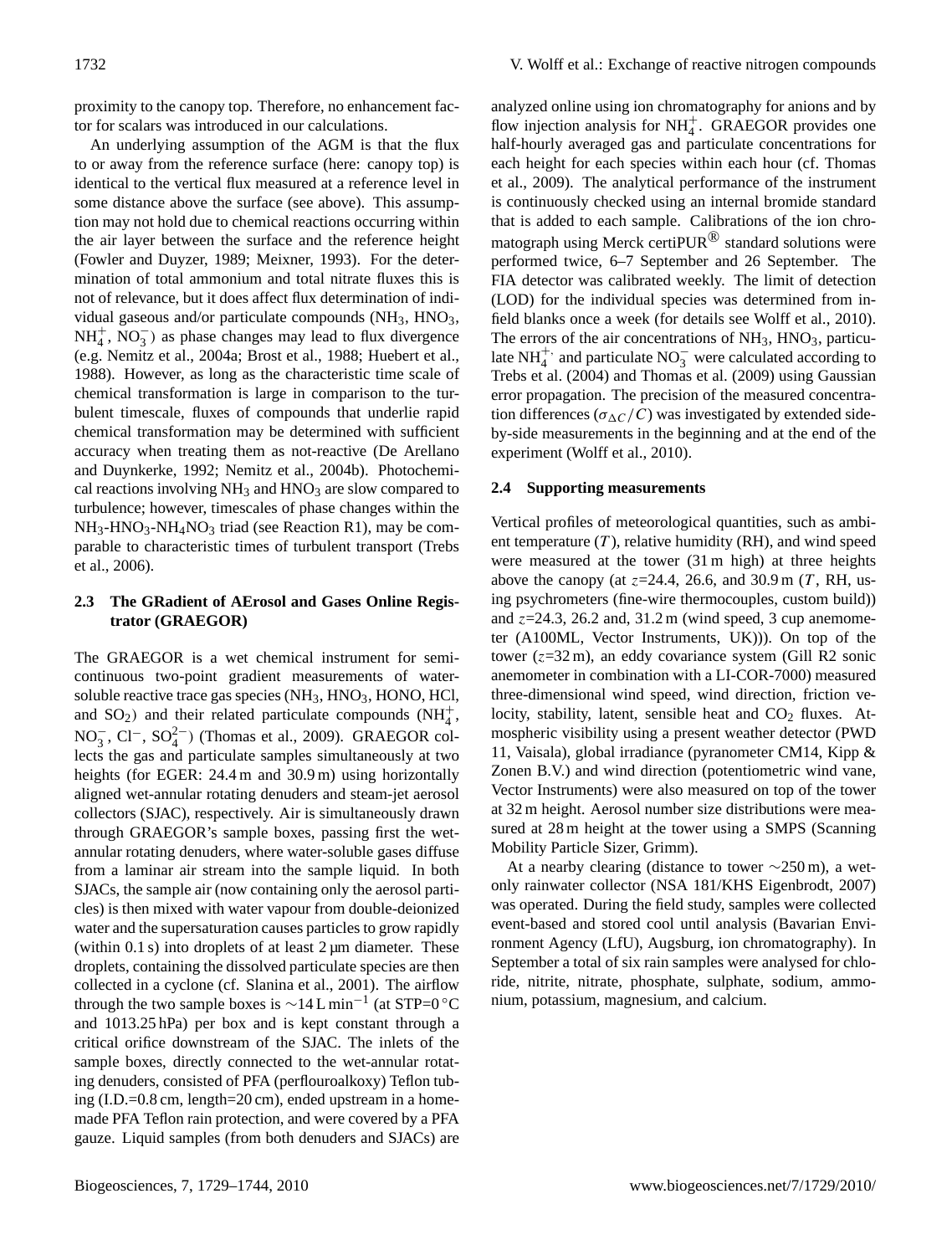

**Fig. 1. (a)** Air temperature T (red line) and relative humidity RH (blue circles), **(b)** wind speed (black line) and wind direction (black circles) and **(c)** rain (blue bars), visibility (grey shaded areas) and global radiation (yellow line) during the EGER experiment (September 2007). Times and dates refer to Central European Time (major ticks indicate midnight).

## **3 Results**

## **3.1 Meteorological conditions**

Meteorological quantities, such as RH,  $T$ , wind speed (m s<sup>-1</sup>), wind direction (°), rain (mm), visibility (m) and global radiation (W m<sup>-2</sup>) for the month of September in 2007 are summarized in Fig. 1. Two episodes with several consecutive sunny days are in contrast to prevailing humid, foggy conditions with frequent rain and reduced visibility. During fog and rain, the temperature amplitude was reduced and temperatures ranged between below 5 and 15 ◦C, while RH almost always remained above 70–80%. During the sunny episodes (12–17 September and 19–24 September) temperatures show a diel variation with increasing temperatures from day to day (up to more than  $20^{\circ}$ C). During these days, RH dropped to below 70% during daytime. The wind speed was generally quite high with a median of  $2.8 \text{ m s}^{-1}$ , ranging between 2 and  $4 \text{ m s}^{-1}$  (inter quartile range). During the first half of September (foggy conditions), the wind blew frequently from northerly directions, turning towards south westerly directions afterwards.

## **3.2 Detection limits, precision and mean concentrations**

To facilitate comparison between the concentrations and fluxes of the different nitrogen containing compounds all

numbers are given in terms of nitrogen<sup>[1](#page-4-0)</sup>. In this paper we focus on the measurements made in September 2007. Determined LOD values (3  $\sigma$ -definition) were 0.017  $\mu$ g m<sup>3</sup> for NH<sub>3</sub> and particulate NH<sub>4</sub><sup>+</sup>, and 0.029 µg m<sup>-3</sup> for HNO<sub>3</sub> and particulate NO<sub>3</sub>, respectively (see Wolff et al., 2010). Less than  $1\%$  of the total NH<sub>3</sub> concentrations were below the detection limit, less than 2% of the total particulate  $NH_4^+$  concentrations, but 30% of the  $HNO<sub>3</sub>$  concentrations and 8% of the particulate NO<sup>−</sup> 3 concentrations were below corresponding detection limits. Below LOD concentrations were predominantly measured during rainy periods. For tot- $NH_4^+$ and for tot- $NO_3^-$  the precision was found to be 5.3% and 4.8%, respectively. The median error of the concentration difference  $(\sigma_{\Lambda}C/\Delta C)$  was found to be 52.1% and 37.9%. Measured concentration differences larger than the precision were considered to be significant, while those below the precision were determined to be insignificantly different from zero. For tot-NH $_4^+$ , 55% of the 443 total measured concentration differences were found to be significant, for tot- $NO_3^-$ , 77% of the 373 total concentration differences were significant. From the error of the concentration difference, the flux error is derived in combination with an estimated error

<span id="page-4-0"></span><sup>&</sup>lt;sup>1</sup>All concentrations and fluxes are given in  $\mu$ g m<sup>-3</sup> in terms of N. To convert these to  $\mu$ g m<sup>-3</sup> they must be multiplied with the ratio of the molar masses, i.e. for NH<sub>3</sub>: 1.216, for NH<sub>4</sub><sup>+</sup> (and tot-NH<sub>4</sub><sup>+</sup>): 1.288, for HNO<sub>3</sub>: 4.499 and NO<sub>3</sub><sup>-</sup> (and tot-NO<sub>3</sub><sup>-</sup>): 4.427.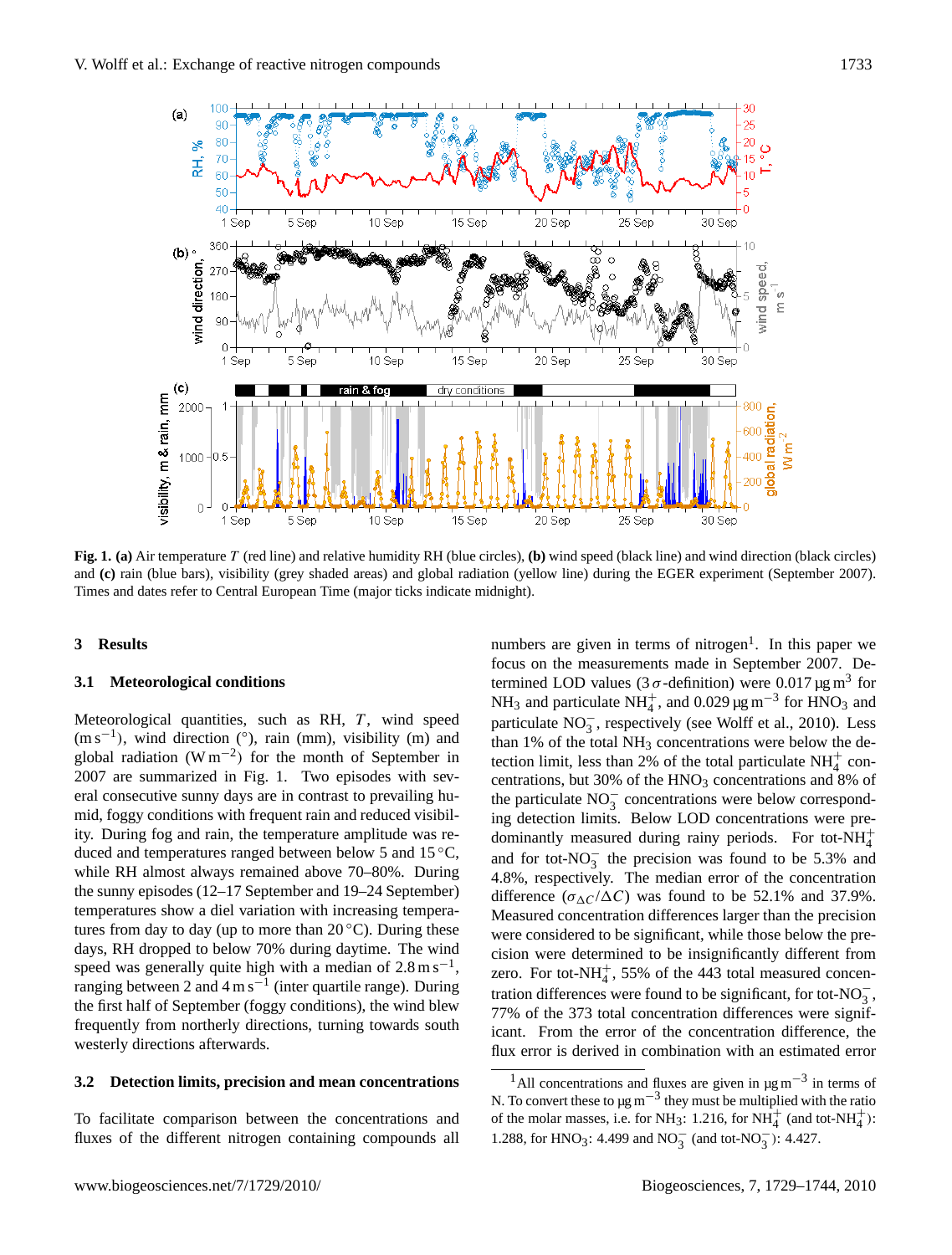

**Fig. 2.** Diel variations of **(a)** NH<sub>3</sub> and particulate NH<sub>4</sub><sup>+</sup> and **(b)** HNO<sub>3</sub> and particulate NO<sub>3</sub><sup>-</sup>, and **(c)** tot-NH<sup>+</sup><sub>4</sub><sup>+</sup> and tot-NO<sub>3</sub><sup>-</sup> (all in µg m<sup>-3</sup>, in terms of N) measured in September 2007 at 30.9 m (above ground) at the Weidenbrunnen site. Indicated by the black and white bar are episodes of rain and fog and dry periods, respectively (cf. Fig. 1).

**Table 1.** : Statistics of NH<sub>3</sub>, NH<sup>+</sup><sub>4</sub>, HNO<sub>3</sub>, and NO<sub>3</sub><sup>-</sup> concentrations ( $\mu$ g m<sup>-3</sup>, in terms of N) measured from 31 August to 25 September 2007 at 30.9 m (above ground) at the Weidenbrunnen site (LOD: limit of detection).

|              | NH <sub>3</sub><br>$\mu$ g m $^{-3}$                                                                                                                               | $NH+$<br>- 1<br>$\mu$ g m                                                                                                              | HNO <sub>3</sub><br>$\mu$ g m $^{-3}$ | NO <sub>2</sub><br>$\mu$ g m $^{-3}$                                          | tot- $NH+$<br>$\mu$ g m $^{-3}$ | tot- $NO_2^-$<br>$\mu$ g m |
|--------------|--------------------------------------------------------------------------------------------------------------------------------------------------------------------|----------------------------------------------------------------------------------------------------------------------------------------|---------------------------------------|-------------------------------------------------------------------------------|---------------------------------|----------------------------|
| min          | <lod< td=""><td><lod< td=""><td><math>&lt;</math>LOD</td><td><lod< td=""><td><math>&lt;</math>LOD</td><td><math>&lt;</math>LOD</td></lod<></td></lod<></td></lod<> | <lod< td=""><td><math>&lt;</math>LOD</td><td><lod< td=""><td><math>&lt;</math>LOD</td><td><math>&lt;</math>LOD</td></lod<></td></lod<> | $<$ LOD                               | <lod< td=""><td><math>&lt;</math>LOD</td><td><math>&lt;</math>LOD</td></lod<> | $<$ LOD                         | $<$ LOD                    |
| average      | 0.67                                                                                                                                                               | 0.94                                                                                                                                   | 0.19                                  | 0.65                                                                          | 1.73                            | 0.84                       |
| max          | 2.39                                                                                                                                                               | 4.95                                                                                                                                   | 0.97                                  | 4.23                                                                          | 5.42                            | 4.59                       |
| 25% quartile | 0.25                                                                                                                                                               | 0.32                                                                                                                                   | 0.05                                  | 0.18                                                                          | 0.88                            | 0.29                       |
| median       | 0.57                                                                                                                                                               | 0.76                                                                                                                                   | 0.12                                  | 0.48                                                                          | 1.63                            | 0.70                       |
| 75% quartile | 1.00                                                                                                                                                               | 1.39                                                                                                                                   | 0.28                                  | 0.80                                                                          | 2.37                            | 1.08                       |

of  $v_{tr}$  of around 10% (see Wolff et al., 2010). For the period 1 to 30 September 2007 the concentration data coverage was around 75%. Data gaps are due to in-field blank determination, calibration, instrument failure, bad or noisy chromatograms; poor de-ionized water quality as well as air and liquid flow instability (cf. Wolff et al., 2010). Statistical distributions of NH<sub>3</sub> and particulate  $NH<sub>4</sub><sup>+</sup>$  concentrations as well as of HNO<sub>3</sub> and particulate NO<sub>3</sub><sup>-</sup> concentrations are presented in Table 1. NH<sub>3</sub> concentrations ranged between 0.25 and 1.00  $\mu$ g m<sup>-3</sup> (inter-quartile range), with the

median  $(0.57 \,\text{\ensuremath{\mu}g\,m^{-3}})$  being only slightly smaller than the one of particulate NH<sup>+</sup> of 0.76 µg m<sup>-3</sup> (inter-quartile range between 0.32 and 1.39  $\mu$ g m<sup>-3</sup>). HNO<sub>3</sub> varied between 0.05 and  $0.28 \,\mathrm{\upmu g\,m}^{-3}$  (median:  $0.12 \,\mathrm{\upmu g\,m}^{-3}$ ), while the particulate counterpart,  $NO_3^-$  was three to six times larger, varying between 0.18 and  $0.80 \,\mathrm{\upmu g\,m}^{-3}$  (inter-quartile range; median: 0.48 µg m−<sup>3</sup> ). Concentrations varied with meteorological conditions and were generally higher during periods with higher temperatures and lower RH and reached their minimum in rainy periods. During the sunny and drier days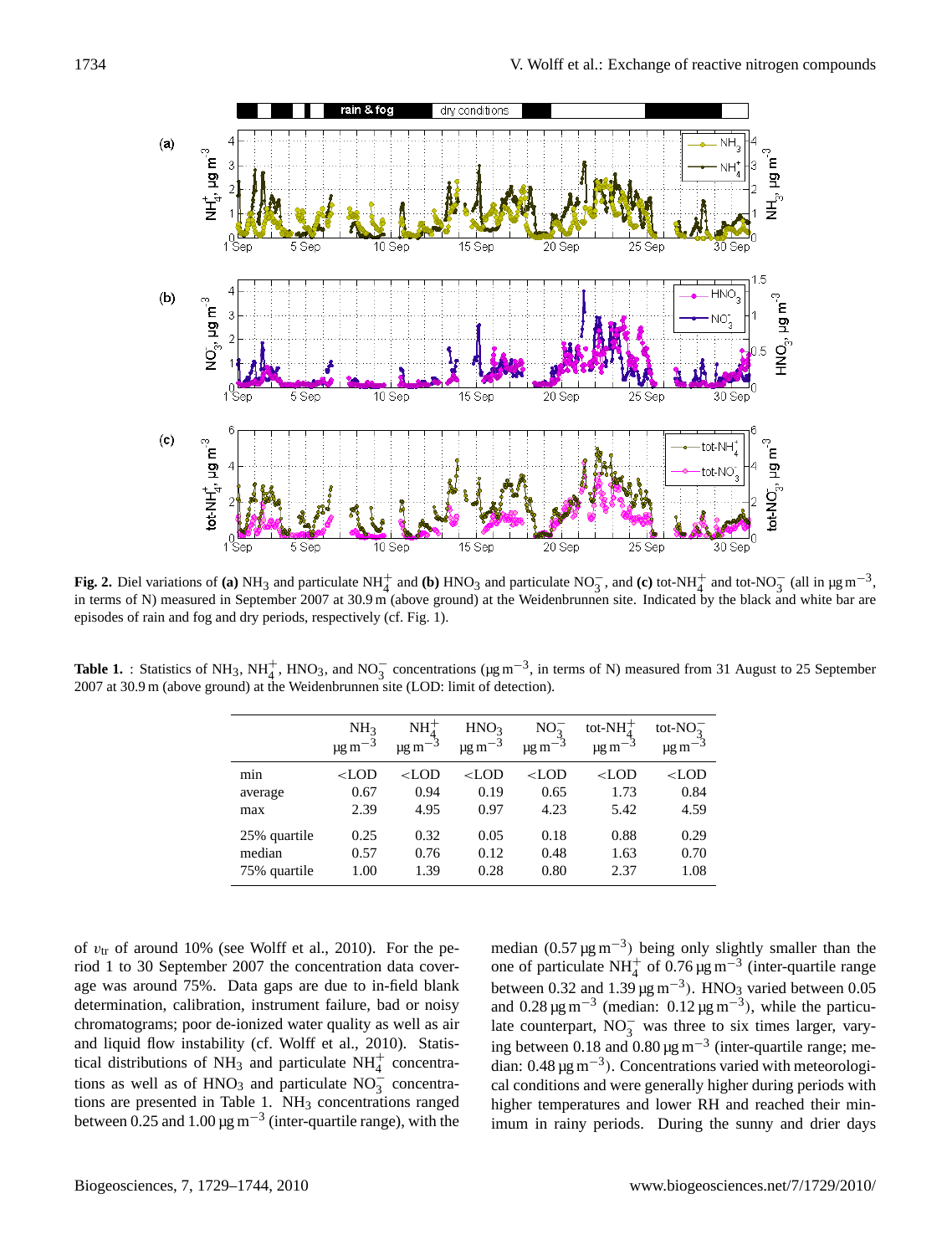(Fig. 1, white bars) the overall data coverage and the percentage of significant concentration differences were higher. High RHs, rain and fog droplets may cause problems with losses in the inlet lines (Wolff et al., 2010).

## **3.3 Diel variations**

The diel variations of gaseous  $NH<sub>3</sub>$  and  $HNO<sub>3</sub>$  and their particulate counterparts  $NH_4^+$  and  $NO_3^-$  are determined by production and loss (e.g., chemical production, dry deposition and phase partitioning), as well as horizontal and vertical transport within the planetary boundary layer.  $NH<sub>3</sub>$  and particulate  $NH<sub>4</sub><sup>+</sup>$  share the same concentration range during the study and reveal a regular pattern of higher particle concentrations at night and higher gas phase concentrations during daytime, especially during the drier and sunnier episodes (cf. Fig. 2a, especially  $22-25$  September). HNO<sub>3</sub> and particulate NO<sub>3</sub> concentrations are very different, with particle concentrations of up to four times higher than gas phase concentrations (note different scales of the y-axes in Fig. 2b). Generally, HNO<sub>3</sub> and particulate  $NO_3^-$  concentrations also follow the pattern of high nighttime particle concentrations and high daytime gas phase concentrations. These patterns are most probably attributed to shifts in the equilibrium (Reaction R1) according to diel changes in  $T$  and RH (see Figs. 1) and 2), with elevated  $T$  and decreased RH during daytime with respect to night time conditions. Moreover,  $HNO<sub>3</sub>$  is formed from the reaction of  $NO<sub>2</sub>$  with OH during daytime on a time scale of three to four hours. Due to the conservative nature of tot-NH $_4^+$  and tot-NO $_3^-$ , the effect of gas-particle interactions is not of relevance in their time series (Fig. 2c). Their concentrations, however, still vary with time, reflecting meteorological conditions, with low values during rainy and foggy conditions and higher concentrations during the sunnier episodes (cf. Fig. 1). This difference between fair weather conditions and rainy/foggy episodes is more pronounced for tot- $NO_3^-$ , reflecting to some extent the fact that production is linked with photochemical processes (oxidation of NO<sub>2</sub> with OH to HNO<sub>3</sub>). Tot-NH<sub>4</sub><sup>+</sup> shows a regular pattern of higher concentrations towards the afternoons, while in the time series of tot-NO<sub>3</sub> such a pattern can not be identified.

## **3.4 Timescale analysis**

With changes in  $T$  and RH the partitioning between gas and particle phase changed according to Reaction (R1). This is not only due to the broad diel change of  $T$  and RH, it is also due to vertical gradients of  $T$  and RH, which may be substantial above the forest canopy. Hence, thermodynamic equilibrium between the gas and particle phase according to these changes may not be established instantaneously (Meng and Seinfeld, 1996; Wexler and Seinfeld, 1992). To estimate the effect of the system striving towards equilibrium on the determination of exchange fluxes, we performed a timescale analysis by calculating the Damköhler number. The Damköhler number (Fig. 3), here the ratio of characteristic turbulent timescales to equilibration timescales  $(Da=\tau_{turb}/\tau_{equi})$ , is a measure of the degree to which chemical conversion may affect surface exchange fluxes determined by micrometeorological methods (Foken et al., 1995; Damköhler, 1940). The turbulent timescales are estimated according to Mayer (2008). The timescales to achieve thermodynamic equilibrium between gas and aerosol phase of the  $NH_3$ -HNO<sub>3</sub>-NH<sub>4</sub>NO<sub>3</sub> triad was calculated according to Wexler and Seinfeld (1990, 1992) as a function of the measured aerosol particle number concentration. Assuming that the measured aerosol number concentration only comprises inorganic aerosol particles and that all surfaces of the particles take part in the equilibrium reaction (black line in Fig. 3), Da often approaches and exceeds unity (10°), especially during nighttime. For a smaller fraction of the aerosol particle surface taking part (e.g., 10% red line in Fig. 3), turbulent transport would be fast enough to exclude the influence of chemical divergence affecting the concentration gradients, at least during daytime  $(Da<0.1)$ . Consequently, measured concentration differences of individual  $N_r$  compounds of the  $NH_3-HNO_3-NH_4NO_3$  triad were most likely affected by fast phase changes. This violates the constant flux layer assumption, a prerequisite for the application of the aerodynamic gradient method. In order to derive the "real" turbulent surface exchange flux of the individual compounds, chemical reactions have to be considered. In this paper, focusing on the ecosystem input of  $N_r$  by dry deposition of total ammonium and total nitrate, we consequently confine ourselves to the derivation of fluxes of the conservative scalars, namely tot-NH<sub>4</sub><sup>+</sup> and tot-NO<sub>3</sub><sup>-</sup>, which constitute the sum of corresponding gaseous and particulate compounds.

#### **3.5 Fluxes and deposition velocities**

Due to the high roughness of the forest, the transfer velocity was quite large with  $0.45 \pm 0.25$  m s<sup>-1</sup>. Maximum transfer velocities of  $0.70\pm0.18$  m s<sup>-1</sup> were found at noon, while during nighttime minimum values were  $0.25 \pm 0.22$  m s<sup>-1</sup>. From the measured concentrations at two levels above the forest canopy, we calculated the fluxes for total ammonium and total nitrate. In September, concentration measurements at two levels were available until the morning of the 26th. Fluxes varied significantly according to the prevailing meteorological conditions (see Fig. 4). Fluxes of tot- $NH_4^+$ were generally smaller during fog and humid conditions and showed emission events from wet or drying surfaces and large deposition fluxes during the sunny days. Fluxes of tot-NO $_3^-$  were always directed downward, but were significantly larger during the sunny episodes, while being almost zero under cooler and foggy conditions. During daytime, maximum downward directed fluxes (=deposition fluxes) of tot-NH<sup>+</sup> ranged between  $-200$  and  $-500$  ng m<sup>-2</sup> s<sup>-1</sup>. Deposition fluxes of tot-NO<sub>3</sub> were about half of those of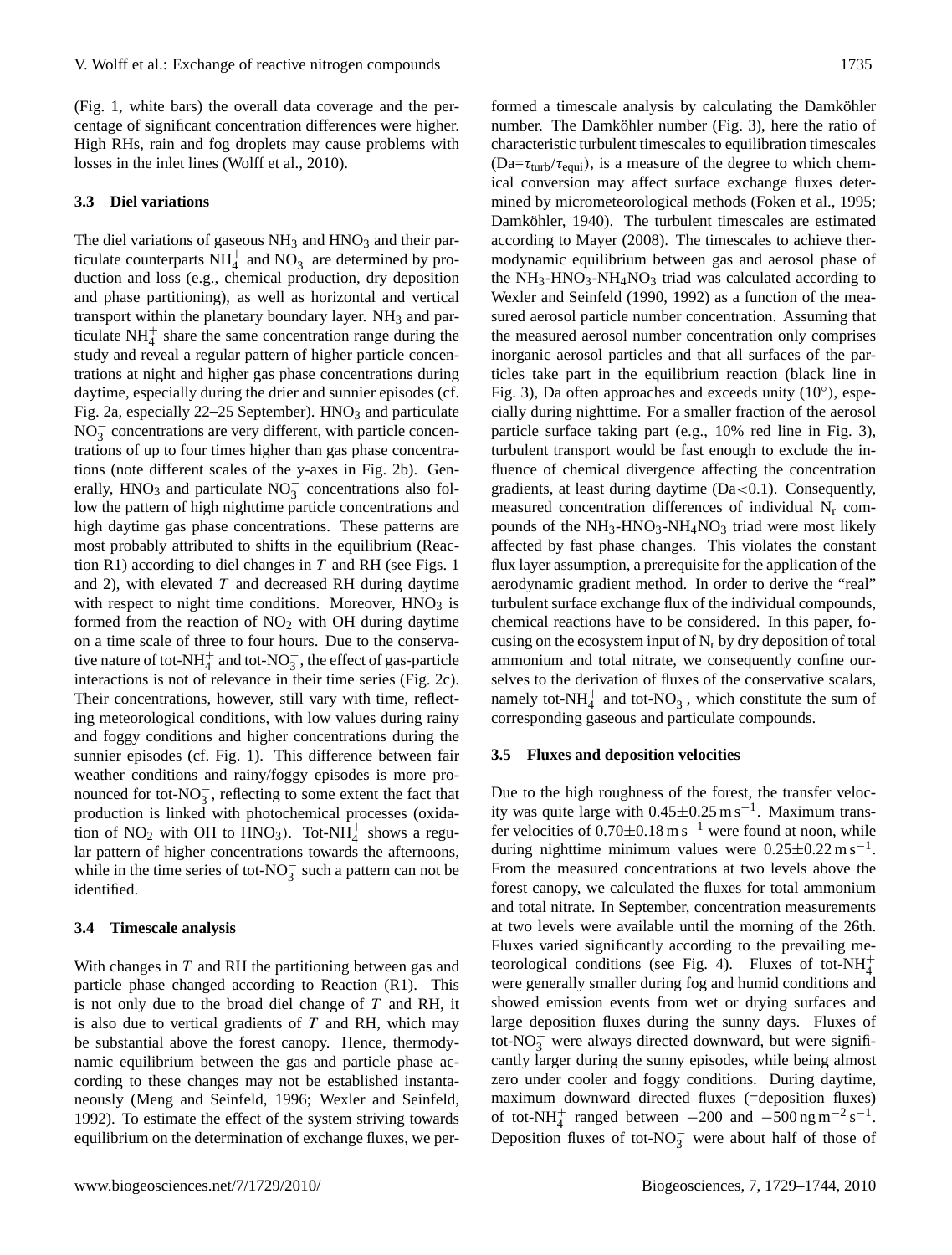

**Fig. 3.** Results of characteristic timescale analysis: Damköhler number  $(Da=\tau_{turb}/\tau_{equi})$  during the EGER campaign (15–27 September 2007). Damköhler numbers for different fractions of the particle surface available for the equilibrium reaction are presented (red line: 10% and black line: 100% of the aerosol surface takes part in the equilibrium reaction).



**Fig. 4.** Time series of tot-NH<sup>+</sup><sub>4</sub> and tot-NO<sub>3</sub> fluxes in ng m<sup>-2</sup> s<sup>-1</sup> (in terms of N) calculated using the AGM at the Weidenbrunnen site. An overview about the entire flux data set is given in panel **(a)**; panels **(b)** and **(c)** show contrasting episodes: fluxes under cooler and foggy conditions (b) and fluxes during warmer and sunny conditions (c). Shown are all flux data in green and magenta dots; insignificant flux data (black triangles) are separated from significant flux data (green and magenta circles ; under conditions without rain, RH<95%, and high visibility,). Additionally, a 3 h running mean (thick colored line) through the significant flux data is shown.

tot-NH<sup> $+$ </sup>; the noon-time maximum ranging between  $-100$ and  $-260$  ng m<sup>-2</sup> s<sup>-1</sup>. Median flux errors for tot-NH<sup>+</sup><sub>4</sub> and tot-NO<sub>3</sub> fluxes were derived according to Wolff et al. (2010) and found to be 50% and 44%, respectively. Median de-position velocities<sup>[2](#page-7-0)</sup> (or normalised fluxes; deposition veloc-

change such as  $NH_3$  and thus also tot-NH<sup>+</sup><sub>4</sub>. However, the use of a normalised flux, termed as "deposition velocity", may be useful for comparison with the aerodynamic upper limit of transport, the inverse of the aerodynamic resistance.

ity  $v_d$ =flux/concentration) were calculated at the geometric mean of the measurement heights (13.3 m above displacement height) and resulted in  $3.4 \text{ cm s}^{-1}$  for tot-NH<sup>+</sup><sub>4</sub>

<span id="page-7-0"></span><sup>&</sup>lt;sup>2</sup>Note here that the use of the term "deposition velocity" may be a controversial issue for species that feature bi-directional ex-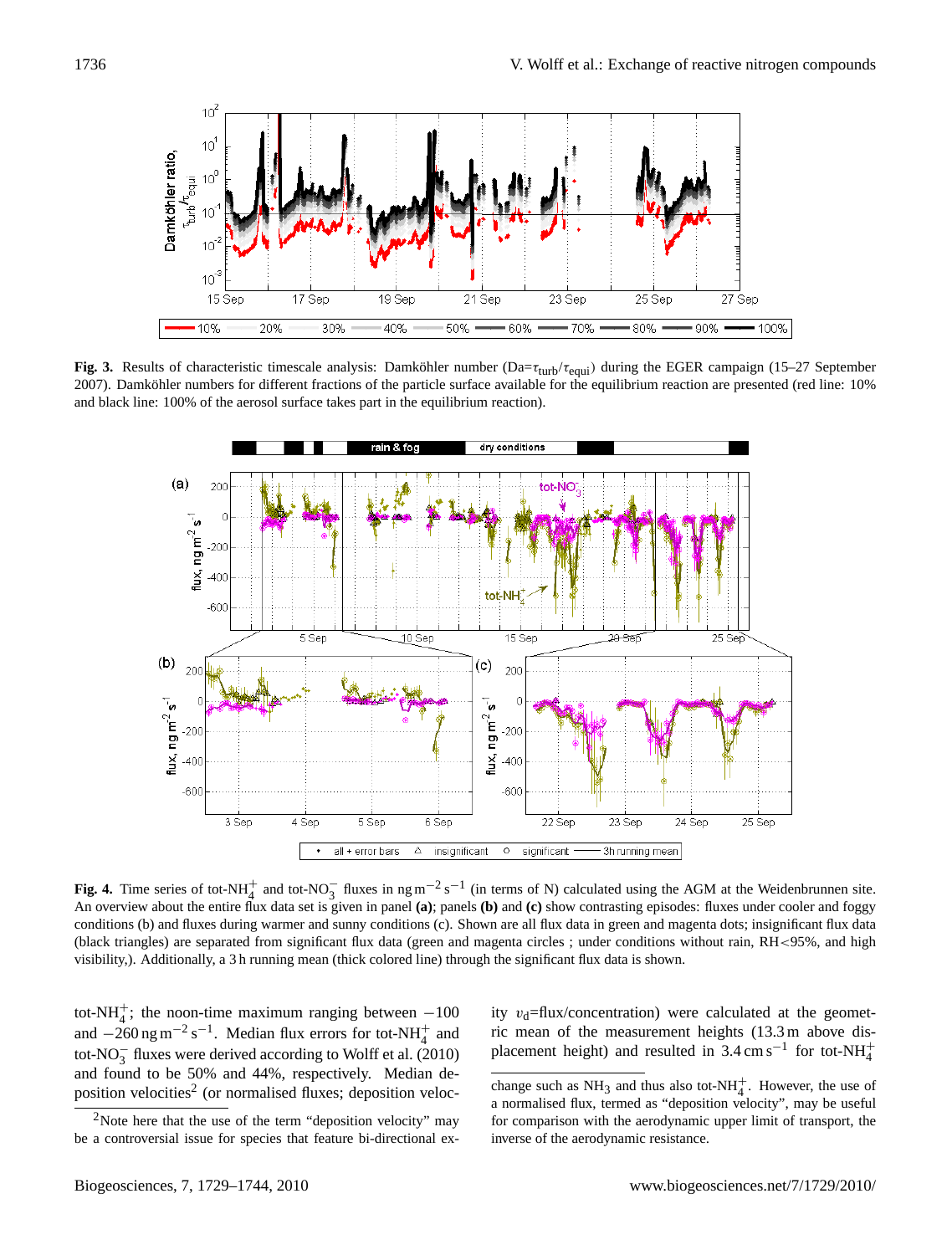

**Fig. 5.** Median diel variation of dry deposition velocities  $(v_d)$  for tot-NH<sub>4</sub><sup>+</sup> (left panel) and tot-NO<sub>3</sub><sup>-</sup> (right panel) with inter-quartile ranges, in cm s−<sup>1</sup> , September 2007 at the Weidenbrunnen site. Only data under favourable conditions (no rain, RH<95%, high visibility) are considered. Values of  $1/R_a$  (including inter-quartile ranges) are shown as a proxy for the maximum possible  $v_d$ . The number of data points used for every hour to calculate medians and inter-quartile ranges (0.25 and 0.75) are given on top of each graph (blue bars).



**Fig. 6.** Median diel variation of **(a)** tot-NH<sub>4</sub><sup>+</sup> flux and **(b)** tot-NO<sub>3</sub><sup>-</sup> flux, ng m<sup>-2</sup> s<sup>-1</sup>(in terms of N), from 1–30 September 2007 at the Weidenbrunnen site. Only flux data measured under favourable conditions (no rain, RH<95%, high visibility) were used. Shown are the medians and inter-quartile ranges (between 25 and 75% percentiles), as well as the 10 and 90% percentiles. The number of data points used for every hour to calculate medians and percentiles are given on top of each graph (blue bars).

and  $4.2 \text{ cm s}^{-1}$  for tot-NO<sub>3</sub>. Especially during the sunny episodes, both  $v_d$ , of tot-NH<sup>+</sup><sub>4</sub> and tot-NO<sub>3</sub>, follow closely the inverse of the aerodynamic resistance  $(1/R_a)$ , which provides a measure of the maximum possible  $v<sub>d</sub>$ . The median diel variations of  $v<sub>d</sub>$ , together with the inter-quartile ranges for tot-NH<sup>+</sup> and tot-NO<sub>3</sub> in September 2007 are shown in Fig. 5. Nighttime median  $v_d$  values are in the range of 0.6 to  $1.4 \text{ cm s}^{-1}$  for tot-NH<sub>4</sub><sup>+</sup> and 0.7 and 2.4 cm s<sup>-1</sup> for tot-NO<sub>3</sub>. At around 08:00 h  $v_d$  increases rapidly to maxima of around  $10-12 \text{ cm s}^{-1}$  for tot-NH<sub>4</sub><sup>+</sup> and to 8-12 cm s<sup>-1</sup> for tot-NO<sub>3</sub>. The diel course of  $v_d$  is skewed somewhat towards the early afternoon; the maximum is reached at around 14:00h (tot-NH<sup>+</sup><sub>4</sub>) and 15:00h (tot-NO<sub>3</sub>). Afterwards,  $v_d$ drops again, reaching the lower nighttime values at around 18:00 h/19:00 h. Median  $v_d$  values for both, tot-NH<sub>4</sub><sup>+</sup> and tot- $NO<sub>3</sub><sup>-</sup>$ , remain below the aerodynamically maximum possible value, indicated as  $1/R_a$ .

## **3.6 Total N deposition in September 2007**

Major constituents of dry  $N_r$  deposition are particulate  $NH_4^+$  and  $NO_3^-$  and gaseous compounds  $NH_3$ ,  $\text{HNO}_3$  and to a minor extent also nitrogen dioxide  $(NO<sub>2</sub>)$ , nitrous acid (HONO), peroxyacetyl nitrate (PAN), and nitric oxide (NO) (Andersen and Hovmand, 1999). Surface-atmosphere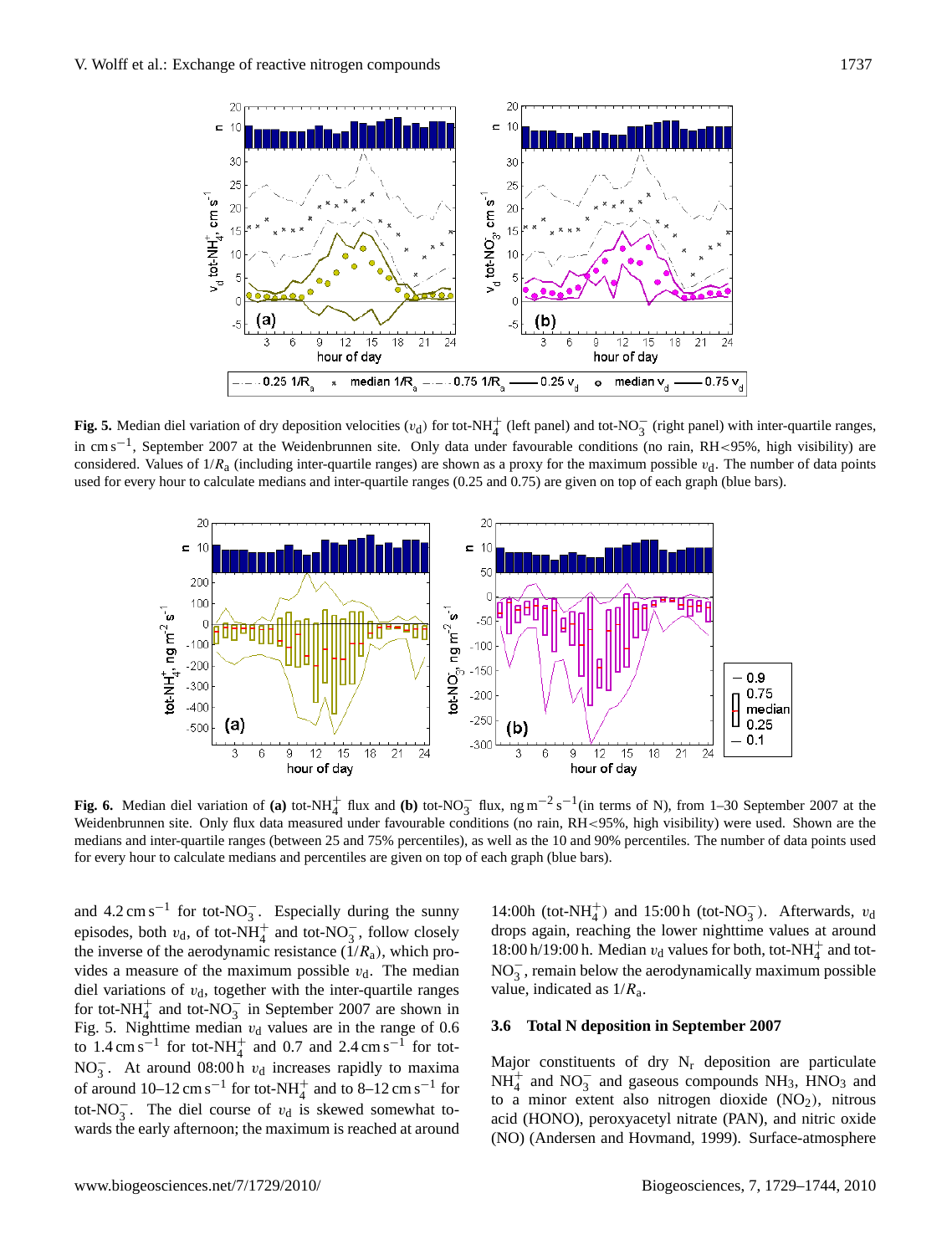

**Fig. 7.** Wet deposition of NH<sub>4</sub><sup>+</sup> and NO<sub>3</sub><sup>-</sup> in September 2007 at the Weidenbrunnen site. Indicated are wet deposition amounts per event (in kg ha<sup>-1</sup> in terms of N, left scale) and cumulative (cum) values for the entire month September 2007 (right scale).

exchange fluxes of  $NO$  and  $NO<sub>2</sub>$  measured by eddy covariance at our site were found to be one order of magnitude lower than the fluxes of tot-NH<sup>+</sup> and tot-NO<sub>3</sub> (Tsokankunku et al., 2009). The daytime NO flux was directed downward to the forest canopy with  $-5$  to  $-7$  ng m<sup>-2</sup> s<sup>-2</sup>(in terms of N, inter-quartile range) and the daytime  $NO<sub>2</sub>$  flux was directed upward with about 14 to  $28 \text{ ng m}^{-2} \text{ s}^{-2}$  (interquartile range). The directions of NO and  $NO<sub>2</sub>$  fluxes are in contrast to what would be expected for low vegetation (Delany and Lenschow, 1987), however they are mainly due to chemically induced flux divergence (Meixner, 1993). Concentrations of HONO were in the order of 0.03 to  $0.09 \,\mathrm{\upmu}\mathrm{g}\,\mathrm{m}^{-3}$  (inter-quartile range), and concentrations of PAN were not measured at the site. Hence, the high importance of tot-NH<sub>4</sub><sup>+</sup> and tot-NO<sub>3</sub><sup>-</sup> in N<sub>r</sub> deposition generally recognized (Erisman and Draaijers, 2003; Erisman et al., 2003, 2005a, 2007; Andersen and Hovmand, 1999; Asman et al., 1998; Galloway et al., 2008; Sutton et al., 2007) is confirmed by our study. Median diel tot- $NH<sub>4</sub><sup>+</sup>$  and tot-NO<sub>3</sub> dry deposition fluxes for September 2007 are presented in Fig. 6. Fluxes were larger during daytime, median tot-NH<sup>+</sup> fluxes reached  $-197$  ng m<sup>-2</sup> s<sup>-1</sup>, while median tot-NO<sub>3</sub> fluxes reached  $-134$  ng m<sup>-2</sup> s<sup>-1</sup>. Median nighttime values were around zero to  $-40$  ng m<sup>-2</sup> s<sup>-1</sup> for tot-NH<sub>4</sub><sup>+</sup> and  $-7$  to  $-20$  ng m<sup>-2</sup> s<sup>-1</sup> for tot-NO<sub>3</sub>. The dry deposition for the whole month of September was estimated from the median diel deposition (tot-NH<sup>+</sup>: 5.68 mg m<sup>-2</sup> d<sup>-1</sup> and tot-NO<sub>3</sub>: 3.54 mg m<sup>-2</sup> d<sup>-1</sup>) multiplied by the number of days in September (30). This method was used because we do not have uninterrupted flux measurements, especially under foggy and rainy conditions, when the instrument worked less reliable (see above and Wolff et al., 2010). Flux values derived from non-significant concentration differences were also included in the calculation, as these were usually close to zero and had thus a significant influence on the median. We estimated the dry deposition of tot-NH<sup>+</sup><sub>4</sub> and tot-NO<sub>3</sub>

to 1.7 kg ha<sup>-1</sup> and 1.1 kg ha<sup>-1</sup>, respectively. If we excluded the insignificant flux values, the deposition for the month of September would be overestimated by 38% in the case of tot-NH $_4^+$  and by 28% in the case of tot-NO<sub>3</sub>.

Wet deposition was calculated from rain samples (analyzed by ion-chromatography) taken at the nearby clearing from six rain events in September 2007 (cf. Fig. 1). In most of the rain samples  $NH_4^+$  was dominating over  $NO_3^-$  (Fig. 7) with concentrations being about one third larger. In the rain storm after the six days of sunshine (19–25 September),  $NO_3^$ concentrations were higher, which was also the case at the end of September. For September 2007, wet NH $_4^+$  deposition was calculated to  $0.9 \text{ kg h} \text{a}^{-1}$  and NO<sub>3</sub> to  $0.7 \text{ kg h} \text{a}^{-1}$ , their sum yielding  $1.6$  kg ha<sup>-1</sup>.

In both, wet and dry deposition,  $NH<sub>4</sub><sup>+</sup>$  dominated over NO<sub>3</sub>, NO<sub>3</sub> deposition being roughly two thirds of the NH<sup>+</sup><sub>4</sub> deposition. The dry deposition was almost twice the amount of the wet deposition. The total N deposition due to dry and wet deposition of tot-NH<sub>4</sub><sup>+</sup> and tot-NO<sub>3</sub><sup>-</sup> yielded 4.3 kg ha<sup>-1</sup> (with 64% due to dry deposition and 36% due to wet deposition) in September 2007.

#### **4 Discussion**

#### **4.1 Fluxes and deposition velocities**

Concentrations levels of gaseous  $NH<sub>3</sub>$  and  $HNO<sub>3</sub>$  and particulate  $NH_4^+$  and  $NO_3^-$ , observed in our study (Fig. 2) are comparable to previous observations at the Weidenbrunnen site (Held et al., 2002). The dominance of tot-NH $_4^+$  over tot-NO<sup>−</sup> 3 indicates the prevailing influence of emissions from agricultural activities as compared to traffic emissions. The dominance of the particulate phase over the respective gas phase was also observed by Held et al. (2002).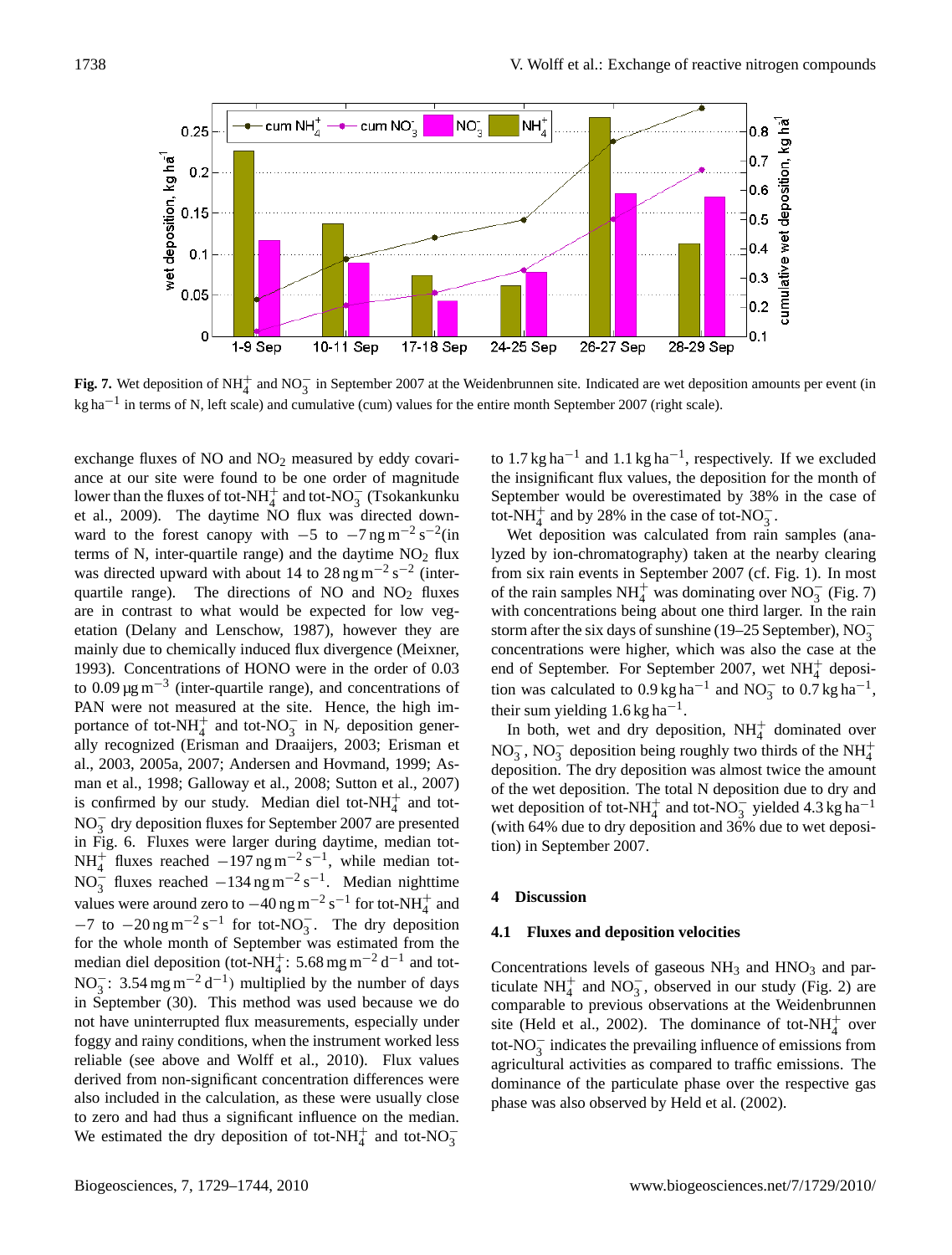Flux values and values of  $v<sub>d</sub>$  derived in this study are relatively large. There are indications that the exchange of reactive species at our site is not limited by any surface resistance. In summer 2001 exchange fluxes of hydrogen peroxide  $(H<sub>2</sub>O<sub>2</sub>)$  were determined at our site using a relaxed eddy accumulation technique (Valverde-Canossa et al., 2006). The characteristics of  $H_2O_2$  are comparable to  $HNO_3$ , as it is produced above the canopy in the gas phase (mainly by recombination of two  $HO<sub>2</sub>$  radicals) with sinks in the particulate phase and efficient dry deposition to surfaces due to its high solubility and reactivity (Hall et al., 1999; Walcek, 1987). A modelling analysis indicated that  $H_2O_2$  exchange was largely controlled by turbulent transport to and into the canopy, and also by the supply from above where chemical production occurs (Ganzeveld et al., 2006). Measured daytime  $v_d$  of  $H_2O_2$ were 5±2 cm s−<sup>1</sup> (Valverde-Canossa et al., 2006).

Most previous studies derived fluxes of individual  $N_r$  compounds only or derived total fluxes using the inferential method that is constrained by required parameterizations of surface related exchange parameters (see Sect. 1). We found only one study (Sievering et al., 1994) that reported directly measured tot- $NO_3^-$  fluxes (using AGM) and  $v_d$  above a forest. They found evidence for large deposition rates of tot-NO<sup>−</sup> 3 above a predominately spruce forest (Bayrischer Wald) in Germany (approx. 250 km SE from our site). They measured concentrations of particulate  $NH_4^+$ ,  $NO_3^-$  and gaseous  $NH_3$  and  $HNO_3$  at two levels, using filter packs. Tot- $NO_3^$ concentrations were about half of our observed values, ranging between 0.34 and  $0.68 \,\mathrm{\upmu g\,m}^{-3}$ . Particulate NO<sub>3</sub> contributed 15–20% to the tot-NO<sub>3</sub>. The found diel tot-NO<sub>3</sub> flux ranged from  $-5.2$  to  $-0.7$  mg m<sup>-2</sup> s<sup>-1</sup>, which is very similar to what we found. The observed geometric median mass diameters of  $NO_3^-$  and  $NH_4^+$  containing aerosol particles were  $2.24 \pm 0.85 \,\text{\mu m}$  and  $\lt 0.9 \,\text{\mu m}$ , respectively. For these particle diameters, Peters and Eiden (1992) modelled potential  $v_d$  of 2–8 cm s<sup>-1</sup> for the particulate NO<sub>3</sub><sup>-</sup> dry deposition at the Bayrische Wald site. Values of tot- $NO_3^$ dry deposition velocities derived by Sievering et al. (1994) were in the range of  $2-9 \text{ cm s}^{-1}$ , being approximately equal for  $HNO<sub>3</sub>$  and  $NO<sub>3</sub><sup>-</sup>$ . Due to large uncertainties in particulate  $NH<sub>4</sub><sup>+</sup>$  measurement, they could not determine exchange fluxes and/or  $v_d$ 's of tot-NH<sup>+</sup><sub>4</sub>. Since the particulate phase dominated our measured concentrations (see Sect. 3.2) we presume that they also dominate the deposition fluxes, at least in tot-NO<sub>3</sub>. Aerosol particle fluxes and  $v_d$ 's depend on particle diameter, atmospheric conditions (friction velocity and stability) and surface conditions, such as roughness and canopy morphology (Erisman et al., 1997; Gallagher et al., 1997; Peters and Eiden, 1992; Fowler et al., 2009). Reported  $v_d$ 's range from some mm s<sup>-1</sup> (small particles (<1 µm); low wind speed) to more than  $10 \text{ cm s}^{-1}$  (larger particles  $(>10 \,\mu m)$ ; high wind speed). The high roughness and the large surface of the needles of the spruce forest at our site combined with the aerodynamic regime of high friction ve-

locities (inter-quartile range  $0.32-0.63$  m s<sup>-1</sup>) partly explain our findings for  $v_d$ 's of large aerosol particles (Fowler et al., 2009). Furthermore, the 50% theoretical particle cut-off diameters of the GRAEGOR due to inlet design and denuder airflow regime is 0.2 nm and 18 µm (Thomas et al., 2009). According to Peters and Eiden (1992)  $v_d$  of aerosol particles captured by the GRAEGOR at typical wind speeds at our site  $(2-4 \text{ m s}^{-1})$  may have varied between 0.08 and more than 10 cm s−<sup>1</sup> . Measurements at the Weidenbrunnen site by Held et al. (2002) revealed consistent patterns in the size distributions of particulate NH<sup> $+$ </sup> and NO<sub>3</sub>, with the former one dominating the fine particle concentrations (mean particle diameter of 0.25 and 0.71  $\mu$ m), and the latter dominating the coarse particles ranges (mean particle diameter of 0.71 and  $2 \mu m$ ). For particles with mean diameters of 0.25, 0.71 and  $2 \mu m$ ,  $v_d$  at the encountered wind speeds would theoretically range between 0.01–0.6, 0.01–1.08, and 0.06–3.5 cm s<sup>-1</sup>, respectively (Peters and Eiden, 1992). According to Gallagher et al. (1997) these values would be 0.05–1, 0.03–2, and 0.11–  $0.8 \text{ cm s}^{-1}$ . Thus, another possible explanation for the large  $v<sub>d</sub>$  found in our study (Sect. 3.5 and Fig. 5), could be the presence of large ( $\geq$ 10 µm) NH<sup>+</sup><sub>4</sub> and NO<sub>3</sub><sup>-</sup> containing particles.

Deposition velocities of  $NH_4^+$  and  $NO_3^-$  (derived by eddy covariance measurements) larger than those of  $SO_4^{2-}$  and those derived from particle number flux measurements have been reported (Nemitz et al., 2004b; Thomas, 2007). These were explained by changes in the thermodynamic equilibrium towards the more rapidly depositing gaseous species between the measurement height and the vegetated surface (Fowler et al., 2009). The quick removal processes of NH<sup>3</sup> and  $HNO<sub>3</sub>$  just above and within the canopy together with warm surface temperatures would favour aerosol evaporation, consequently enhancing total deposition of both, particulate and gaseous phase. We observed highest  $v_d$ 's during daytime of the sunny episodes during our measurement period. During these times, temperature was highest at the canopy top. Although using the chemically conservative quantities of tot-NH<sub>4</sub><sup>+</sup> and tot-NO<sub>3</sub><sup>-</sup>, the derived total deposition fluxes were probably influenced by this additional sink, resembling thus more the  $v<sub>d</sub>$ 's of gaseous species than those of particles. Assuming such a mechanism we can follow up reports which claimed the importance of particulate N species in N deposition estimates and the use of effective deposition velocity parameterisations for highly volatile aerosol compounds rather than using parameterisations regardless of the particulates' chemical composition (Erisman et al., 1995, 1997; Fowler et al., 2009).

## **4.2 Deposition of reactive nitrogen**

Due to the high frequency of fog events at our mountainous research site throughout the year and throughout our measurement period (see meteorological conditions, Fig. 1), the deposition through fog water interception needs to be included in a monthly input estimate of  $N_r$  (Klemm and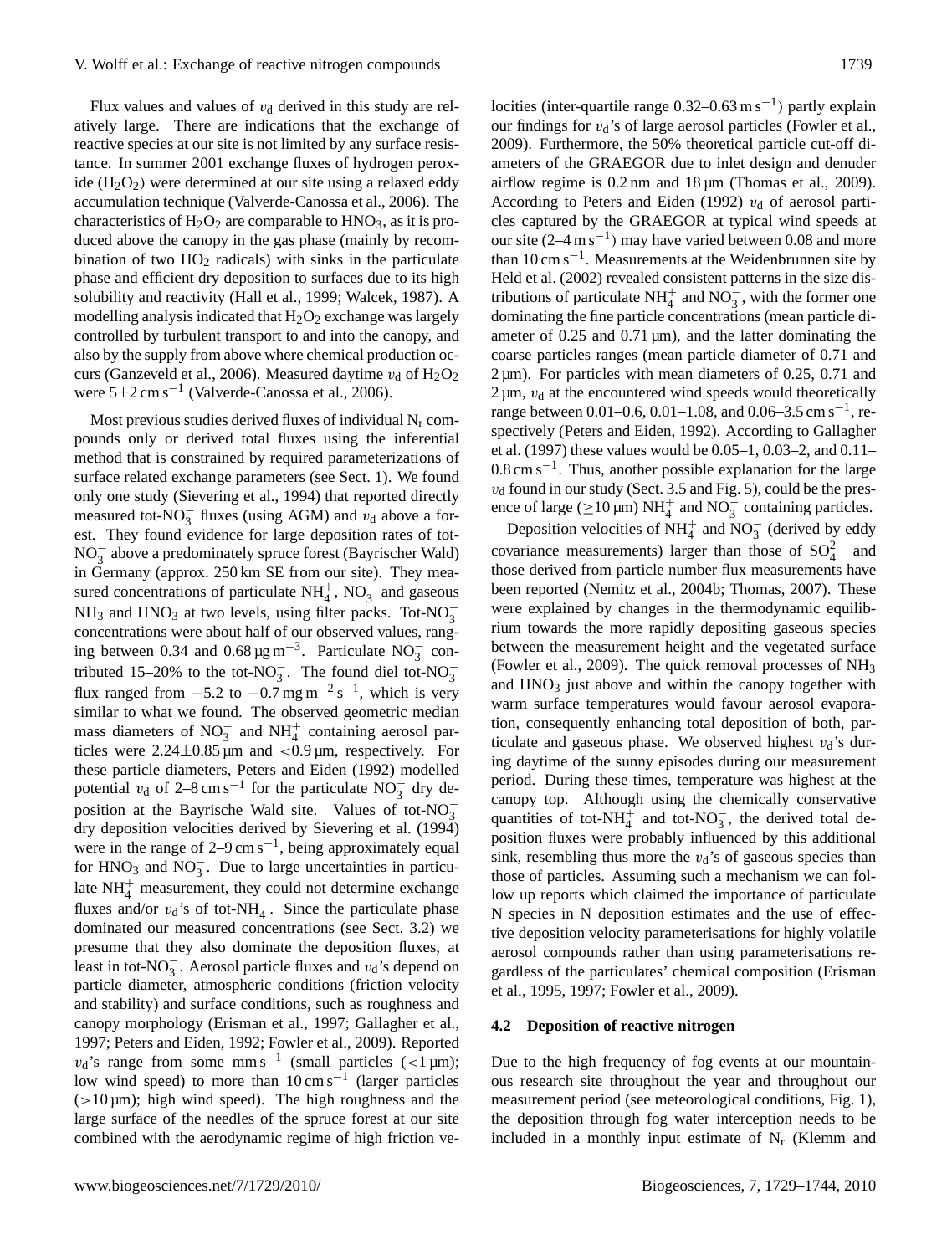Wrzesinsky, 2007; Zimmermann and Zimmermann, 2002). Several studies on fog meteorology and chemistry have been conducted at the site (Klemm and Wrzesinsky, 2007; Wrzesinsky and Klemm, 2000), in which the importance of the so called occult deposition was stressed. For a study between April 2001 and March 2002, most fog events were found to be associated with clouds being advected from westerly directions, intercepting with the forest vegetation of the site as it is located on a mountain range of about 1000 m a.s.l. (Klemm and Wrzesinsky, 2007). The most important ionic constituents of fog water were found to be  $NH_4^+$ ,  $NO_3^-$  and  $SO_4^{2-}$ . These three ions were significantly enriched in the fog water compared to the rain water samples (ratios fog/rain concentrations 18.1, 12.7 and 11.8, respectively), which led to the conclusion that during the study of April 2001 and March 2002 the occult deposition of  $NH_4^+$ ,  $NO_3^-$  and  $SO_4^{2-}$ in fog water was similar and often larger than the wet deposition, although more liquid water was deposited through rain than through fog. Accounting these findings, we estimate the occult deposition in September 2007 as equal to the wet deposition. Consequently, the total  $N_r$  deposition in September 2007 sums up to 5.9 kg ha<sup>-1</sup>.

The wet deposition rates of  $NH_4^+$  and  $NO_3^-$  measured in summer 2001 at the Weidenbrunnen site were very similar to ours, with September sums being  $0.85 \text{ kg ha}^{-1} \text{ NH}_4^+$  and  $0.84 \text{ kg ha}^{-1} \text{ NO}_3^-$  (see Klemm and Wrzesinsky, 2007).

Zimmermann et al. (2006) estimated dry deposition inputs of tot-NH<sub>4</sub><sup>+</sup> and tot-NO<sub>3</sub><sup>-</sup> by inferential modelling for a spruce forest in south-east Germany (about 150 km northeast from our site, 735 m a.s.l.). Although mean concentrations were very similar to the concentrations we measured, their deposition was about half of our values with values of September (mean of the years 2002–2004) of 1.2 kg ha−<sup>1</sup> dry deposition and  $0.9 \text{ kg ha}^{-1}$  wet deposition of tot-NH<sup>+</sup><sub>4</sub> and tot-NO $_3^-$ . One reason for the deviation of dry deposition values could be the use of an inferential model by Zimmermann et al. (2006). Measured throughfall fluxes during the same period where about two thirds of the total deposition fluxes (the sum of modelled dry deposition, wet deposition and fog interception) indicating the effect of canopy uptake of  $NH_4^+$ and  $NO_3^-$  on the throughfall results. For the "Fichtelgebirge" mountains, Matzner et al. (2001) reported average throughfall fluxes of mineral N of 21 kg ha<sup>-1</sup> yr<sup>-1</sup>, pointing out that this value underestimates the actual atmospheric deposition due to the canopy uptake, which they estimate as high as 28 kg ha<sup>-1</sup> yr<sup>-1</sup>. Assuming equally distributed deposition throughout the year, these values correspond to a monthly deposition of around 1.8 to 2.3 kg ha<sup>-1</sup> month<sup>-1</sup>. The comparison between our short-term measurements based on the AGM method with annual throughfall data is not straight forward. Apart from the differences in the measurement approach, different time periods of investigation are compared and the assumed equally distributed deposition throughout the year may not be given.

We found two studies with direct deposition estimates (AGM), reporting annual deposition values of tot-NH $_4^+$ and tot- $NO_3^-$ . Direct deposition estimates of different  $N_r$  species for the year 1995 at the Speuld forest in The Netherlands were reported by Erisman et al. (1996). Dry deposition rates of tot-NH<sup>+</sup> and tot-NO<sub>3</sub> were 22.6 kg ha<sup>-1</sup> yr<sup>-1</sup> and 4.7 kg ha<sup>-1</sup> yr<sup>-1</sup> (corresponding to monthly deposition rates of roughly  $1.9 \text{ kg ha}^{-1}$  month<sup>-1</sup> and 0.4 kg ha−<sup>1</sup> month−<sup>1</sup> ), respectively. Reported wet deposition rates were  $11.3 \text{ kg ha}^{-1} \text{ yr}^{-1}$  (~0.9 kg ha<sup>-1</sup> month<sup>-1</sup>) for NH<sup>+</sup> and 5.2 kg ha<sup>-1</sup> yr<sup>-1</sup> (~0.4 kg ha<sup>-1</sup> month<sup>-1</sup>) for NO<sup>−</sup> 3 . Total N deposition (the sum of dry and wet deposition) yielded  $43.8 \text{ kg ha}^{-1} \text{ yr}^{-1}$  (3.7 kg ha<sup>-1</sup> month<sup>-1</sup>), which is very similar to our estimates (when looking at dry and wet deposition). Andersen and Hovmand (1999) report dry deposition estimates derived using the AGM (NH<sub>3</sub>) and inferential modelling (HNO<sub>3</sub>, NO<sub>3</sub><sup>-</sup>, NH<sup>+</sup><sub>4</sub>) for one year (July 1995 to June 1996) of  $9.2 \text{ kg ha}^{-1} \text{ yr}^{-1}$  of tot-NH<sup>+</sup><sub>4</sub> and  $2.2 \text{ kg ha}^{-1} \text{ yr}^{-1}$  of tot-NO<sub>3</sub> for a Norway spruce forest site in west Denmark. Expressed as monthly deposition rates, these values correspond to about  $0.8 \text{ kg ha}^{-1}$  month<sup>-1</sup> of tot-NH<sup>+</sup> and  $0.2 \text{ kg ha}^{-1}$  month<sup>-1</sup> tot-NO<sub>3</sub> In Denmark the dry deposition of  $N_r$  compounds to forest ecosystems contributes with 50%–67% to the total  $N_r$  deposition (Andersen and Hovmand, 1999). Thus, the total  $N_r$  deposition would yield an annual deposition flux of 17.1 to  $22.8 \text{ kg ha}^{-1} \text{ yr}^{-1}$  (corresponding to monthly deposition of about 1.4 to 1.9 kg ha<sup>-1</sup> month<sup>-1</sup>).

Although the comparison between our measurement results with values estimated from annual values is very rough, the match to long term direct measurements in The Netherlands (Erisman et al., 1996) is remarkably good. Additionally, the ratio of dry to wet deposition compares very well with this study. Occult deposition was only measured in two studies and the importance of this deposition pathway at our site was stressed (Zimmermann et al., 2006; Klemm and Wrzesinsky, 2007). All of the studies, with which we compared our results, were conducted above/in spruce forest. Rothe et al. (2002) and Berger et al. (2008, 2009) compared deposition loads between beech, mixed and spruce forests and found enhanced acid deposition in the spruce forests due to the more efficiently scavenging of the coniferous canopies, which is also reflected in higher seepage rates of NO<sub>3</sub>. The high surface to volume ratio of the canopy may thus also enhance dry deposition.

## **5 Conclusion**

An intensive field campaign with hourly resolved twolevel measurements of ammonia  $(NH_3)$ , nitric acid  $(HNO_3)$ , particulate ammonium  $(NH_4^+)$  and nitrate  $(NO_3^-)$  were conducted above a spruce forest in southeast Germany. For the first time, the complete  $NH_3$ -HNO<sub>3</sub>-NH<sub>4</sub>NO<sub>3</sub> triad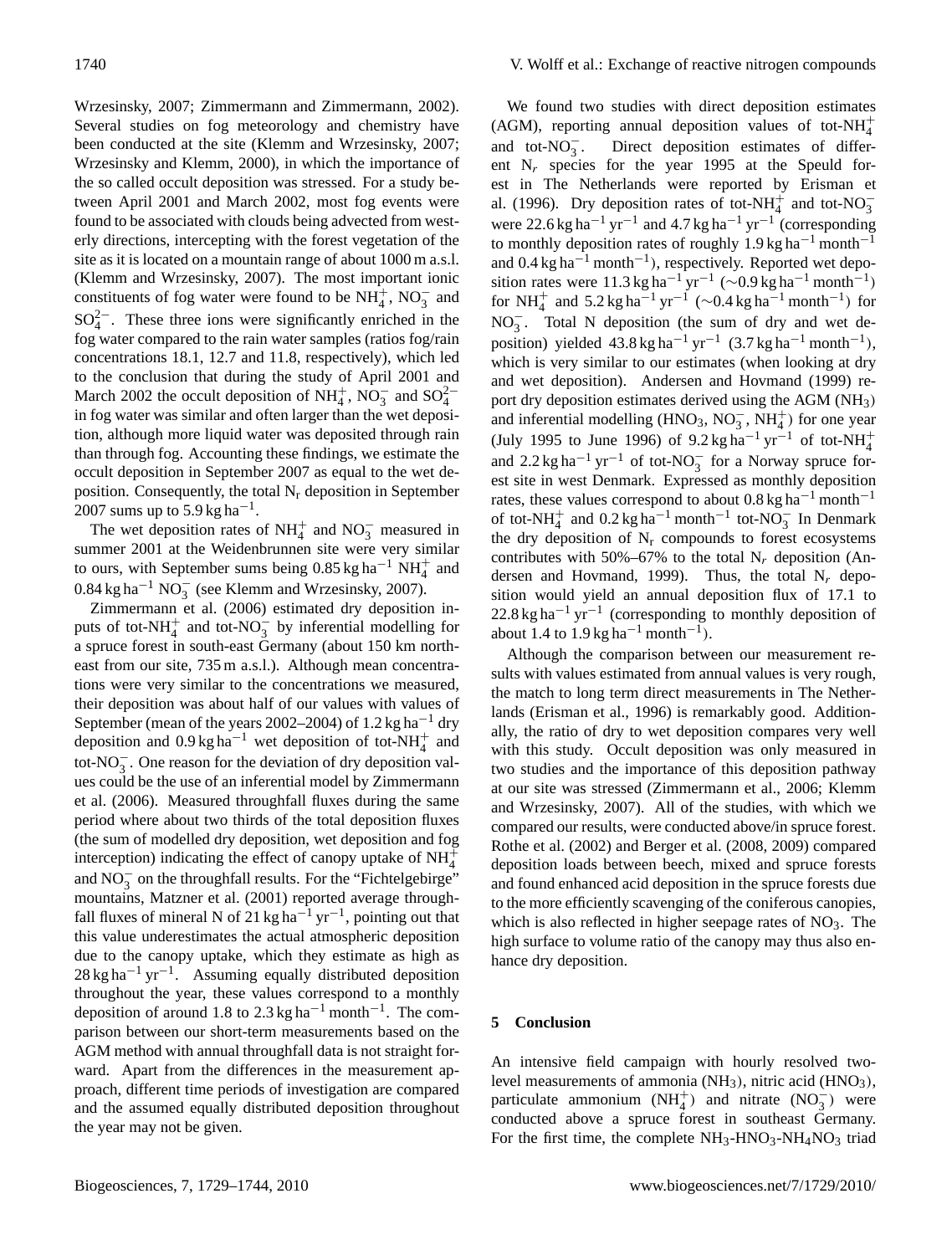was measured continuously and simultaneously at two levels above a forest canopy, aiming estimates of surfaceatmosphere fluxes using the aerodynamic gradient method. However, indications for rapid phase changes in the NH3-  $HNO<sub>3</sub>-NH<sub>4</sub>NO<sub>3</sub>$  triad required confinement to exchange fluxes of the chemically conservative quantities tot-NH $_4^+$  and tot- $NO_3^-$  (i.e. sums of corresponding gaseous and particulate compounds). In September 2007 exchange fluxes were comparatively large and median daily dry deposition velocities were  $3.4 \text{ cm s}^{-1}$  for tot-NH<sub>4</sub><sup>+</sup> and  $4.2 \text{ cm s}^{-1}$  for tot-NO<sub>3</sub>. Large deposition velocities of tot-NH<sup>+</sup> and tot-NO<sub>3</sub> were most likely the result of a combination of several effects, such as:

- 1. high roughness of the forest canopy, large receptor surfaces (needles) of coniferous trees, and surface resistances of tot- $NH_4^+$  and tot- $NO_3^-$  close to zero,
- 2. partly presence of particulate  $NO_3^-$  in large aerosol particles (i.e.  $\geq 10 \mu m$ , typically featuring large deposition velocities due to the influence of gravitational settling),
- 3. potential strong chemical sink below our measurement height due to phase changes between  $NH<sub>3</sub>$ ,  $HNO<sub>3</sub>$  and  $NH<sub>4</sub>NO<sub>3</sub>$  towards the more efficiently deposited gases

Consequently, we like to state, that performing concentration measurements of only one single compound of the NH3- HNO3-NH4NO<sup>3</sup> triad at one single level above forest and deriving fluxes from this concentration data by inferential modelling (applying empirically obtained  $R_c$  values) may lead to underestimation of the actual deposition load, especially in the case of  $NH_4^+$  and  $NO_3^-$  containing aerosol particles. In our study, tot- $NH<sub>4</sub><sup>+</sup>$  dry and wet deposition was larger than the respective tot- $\overline{NO_3^-}$  deposition. The derived monthly deposition of tot-NH<sup>+</sup> and tot-NO<sub>3</sub>, as sum from dry, wet, and occult (fog interception) deposition is at the upper end of the range reported in the literature so far. Thus, our site is definitely a significant receptor region for reactive nitrogen.

*Acknowledgements.* The authors gratefully acknowledge financial support from the German Science Foundation (DFG project EGER, ME 2100/4-1) and from the Max Planck Society. The authors wish to thank the University of Bayreuth (Micrometeorology Department) for hosting and supporting us during the EGER study. We thank the Bavarian Environment Agency (LfU) for the analysis of the rain water samples. For very valuable support in the field measurements we would like to express our gratitude to the whole EGER IOP1 crew, especially to D. Plake and J. Sintermann.

The service charges for this open access publication have been covered by the Max Planck Society.

Edited by: C. Spirig

#### **References**

- Alsheimer, M.: Charakterisierung räumlicher und zeitlicher Heterogenitäten der Transpiration unterschiedlicher montaner Fichtenbestände durch Xylemflussmessungen, Bayreuther Forum Ökologie, 1–143, 1997.
- Ammann, C.: On the applicability of relaxed eddy accumulation and common methods for measuring trace gas fluxes, PhD, Geographisches Institut, ETH, Zurich, 229 pp., 1998. ¨
- Andersen, H. V. and Hovmand, M. F.: Review of dry deposition measurements of ammonia and nitric acid to forest, For. Ecol. Manage., 114, 5–18, 1999.
- Asman, W. A. H., Sutton, M. A., and Schjorring, J. K.: Ammonia: emission, atmospheric transport and deposition, New Phytologist, 139, 27–48, 1998.
- Berger, T. W., Untersteiner, H., Schume, H., and Jost, G.: Throughfall fluxes in a secondary spruce (Picea abies), a beech (Fagus sylvatica) and a mixed spruce-beech stand, For. Ecol. Manage., 255, 605–618, 2008.
- Berger, T. W., Untersteiner, H., Toplitzer, M., and Neubauer, C.: Nutrient fluxes in pure and mixed stands of spruce (Picea abies) and beech (Fagus sylvatica), Plant and Soil, 322, 317–342, 2009.
- Brost, R. A., Delany, A. C., and Huebert, B. J.: Numerical Modeling of Concentrations and Fluxes of  $HNO<sub>3</sub>$ , NH<sub>3</sub>, and NH<sub>4</sub>NO<sub>3</sub> near the Surface, J. Geophys. Res.-Atmos., 93, 7137–7152, 1988.
- Damköhler, G.: Der Einfluss der Turbulenz auf die Flammengeschwindigkeit in Gasgemischen, Zeitschrift für Eletktrochemie, 46, 601–652, 1940.
- De Arellano, J. V. and Duynkerke, P. G.: Influence of chemistry on the flux-gradient relationships for the  $NO-O<sub>3</sub>-NO<sub>2</sub>$  system, Bound.-Lay. Meteorol., 61, 375–387, 1992.
- Delany, A. C. and Lenschow, D. H.: Measurement of NO and NO<sub>2</sub> Soil Crop Level Fluxes with a Micrometeorological Technique, Abstr. Pap. Am. Chem. Soc., 193, 174-ENVR, 1987.
- Eigenbrodt: Betriebs- und Wartungsanleitung Automatischer Niederschlagssammler NSA 181/KHS, Eigenbrodt GmbH & Co. KG., 2007.
- Erisman, J. W., Draaijers, G., Duyzer, J., Hofschreuder, P., Vanleeuwen, N., Romer, F., Ruijgrok, W., and Wyers, P.: Particle deposition to forests, Acid Rain Research: Do We Have Enough Answers?, 64, 115–126, 1995.
- Erisman, J. W., Draaijers, G. P. J., Mennen, M. G., Hogenkamp, J. E. M., van Putten, E., Uiterwijk, W., Kemkers, E., Wiese, H., Duyzer, J. H., Otjes, R., and Wyers, G. P.: Towards development of a deposition monitoring network for air pollution of Europe, RIVM, Bilthoven, The Netherlands, 722108014, 1996.
- Erisman, J. W., Draaijers, G., Duyzer, J., Hofschreuder, P., Van-Leeuwen, N., Romer, F., Ruijgrok, W., Wyers, P., and Gallagher, M.: Particle deposition to forests – Summary of results and application, Atmos. Environ., 31, 321–332, 1997.
- Erisman, J. W. and Draaijers, G.: Deposition to forests in Europe: most important factors influencing dry deposition and models used for generalisation, Environ. Pollut., 124, 379–388, 2003.
- Erisman, J. W., Grennfelt, P., and Sutton, M.: The European perspective on nitrogen emission and deposition, Environ. Int., 29, 311–325, 2003.
- Erisman, J. W., Hensen, A., Mosquera, J., Sutton, M., and Fowler, D.: Deposition monitoring networks: what monitoring is required to give reasonable estimates of ammonia/ammonium?, Environ. Pollut., 135, 419–431, 2005a.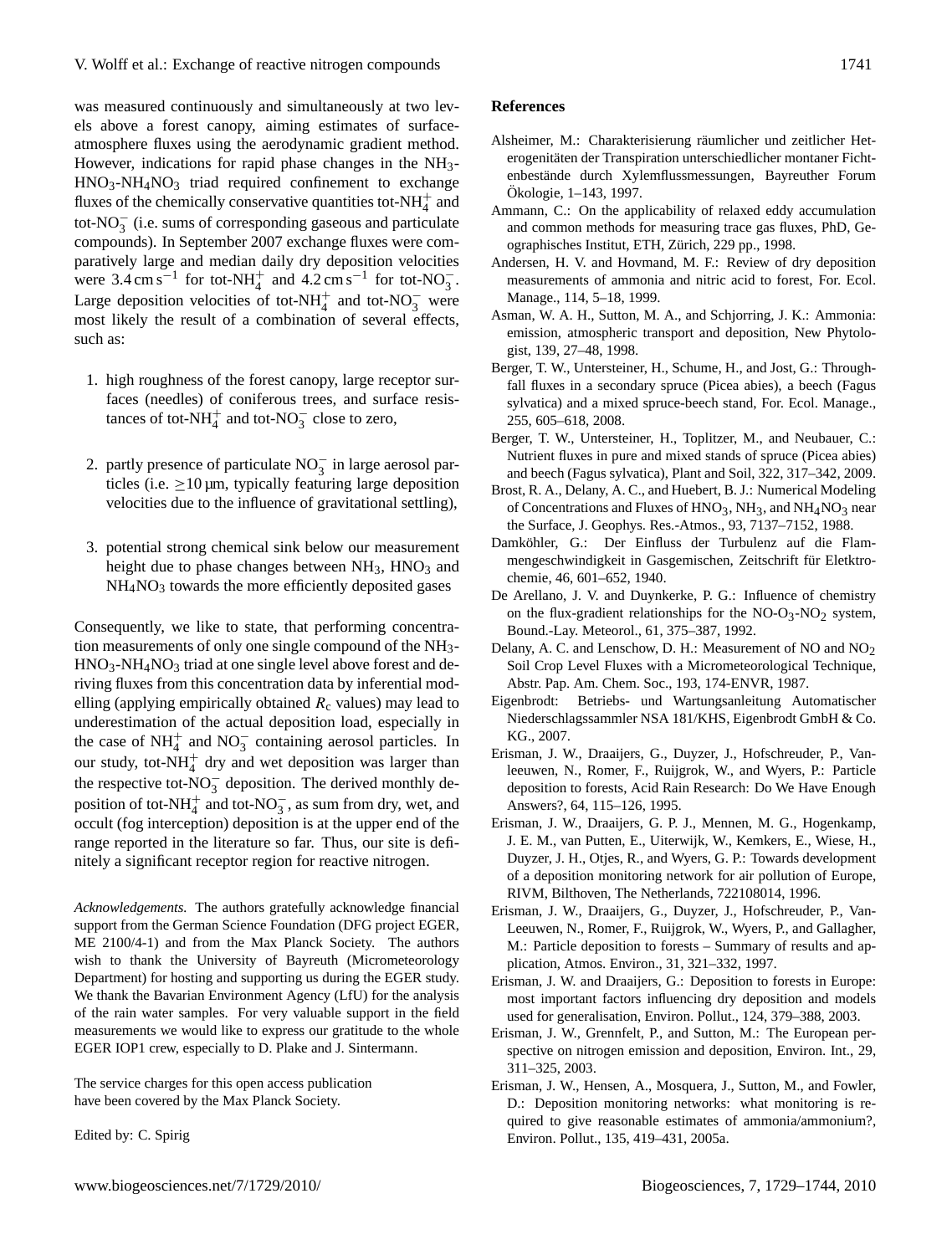- Erisman, J. W., Vermeulen, A., Hensen, A., Flechard, C., Dammgen, U., Fowler, D., Sutton, M., Grunhage, L., and Tuovinen, J. P.: Monitoring and modelling of biosphere/atmosphere exchange of gases and aerosols in Europe, Environ. Pollut., 133, 403–413, 2005b.
- Erisman, J. W., Bleeker, A., Galloway, J., and Sutton, M. S.: Reduced nitrogen in ecology and the environment, Environmental Pollution, 150, 140–149, 2007.
- Eugster, W.: Fog Research, Erde, 139, 1–10, 2008.
- Falge, E., Reth, S., Bruggemann, N., Butterbach-Bahl, K., Goldberg, V., Oltchev, A., Schaaf, S., Spindler, G., Stiller, B., Queck, R., Kostner, B., and Bernhofer, C.: Comparison of surface energy exchange models with eddy flux data in forest and grassland ecosystems of Germany, Ecol. Model., 188, 174–216, 2005.
- Farquhar, G. D., Firth, P. M., Wetselaar, R., and Weir, B.: On the gaseous exchange of ammonia between leaves and the environment – Determination of the ammonia compensation point, Plant Physiol., 66, 710–714, 1980.
- Ferm, M.: Atmospheric ammonia and ammonium transport in Europe and critical loads: a review, Nutr. Cycl. Agroecosyst., 51, 5–17, 1998.
- Finlayson-Pitts, B. J. and Pitts, J. N.: Chemistry of the upper and lower atmosphere, Academic Press, New York, 1999.
- Foken, T., Dlugi, R., and Kramm, G.: On the determination of dry deposition and emission of gaseous compounds at the biosphereatmosphere interface, Meteorol. Z., 4, 91–118, 1995.
- Foken, T.: Lufthygienisch-bioklimatische Kennzeichnung des oberen Egertales (Fichtelgebirge bis Karlovy Vary), Bayreuther Forum Ökologie, 1–70, 2003.
- Foken, T.: Micrometeorology, 2nd ed., Springer, Berlin, 290 pp., 2008.
- Fowler, D. and Duyzer, J. H.: Micrometeorological techniques for the measurement of trace gas exchange, in: Exchange of Trace Gases between Terrestrial Ecosystems and the Atmosphere, edited by: Andreae, M. O. and Schimel, D. S., John Wiley & Sons Ltd., Chichester, 189–207, 1989.
- Fowler, D., Pilegaard, K., Sutton, M. A., Ambus, P., Raivonen, M., Duyzer, J., Simpson, D., Fagerli, H., Fuzzi, S., Schjoerring, J. K., Granier, C., Neftel, A., Isaksen, I. S. A., Laj, P., Maione, M., Monks, P. S., Burkhardt, J., Daemmgen, U., Neirynck, J., Personne, E., Wichink-Kruit, R., Butterbach-Bahl, K., Flechard, C., Tuovinen, J. P., Coyle, M., Gerosa, G., Loubet, B., Altimir, N., Gruenhage, L., Ammann, C., Cieslik, S., Paoletti, E., Mikkelsen, T. N., Ro-Poulsen, H., Cellier, P., Cape, J. N., Horvath, L., ´ Loreto, F., Niinemets, Ü., Palmer, P. I., Rinne, J., Misztal, P., Nemitz, E., Nilsson, D., Pryor, S., Gallagher, M. W., Vesala, T., Skiba, U., Brüggemann, N., Zechmeister-Boltenstern, S., Williams, J., O'Dowd, C., Facchini, M. C., de Leeuw, G., Flossman, A., Chaumerliac, N., and Erisman, J. W.: Atmospheric composition change: Ecosystems-atmosphere interactions, Atmos. Environ., 43, 5193–5267, 2009.
- Gallagher, M. W., Beswick, K. M., Duyzer, J., Westrate, H., Choularton, T. W., and Hummelshoj, P.: Measurements of aerosol fluxes to Speulder forest using a micrometeorological technique, Atmos. Environ., 31, 359–373, 1997.
- Gallagher, M. W., Nemitz, E., Dorsey, J. R., Fowler, D., Sutton, M. A., Flynn, M., and Duyzer, J.: Measurements and parameterizations of small aerosol deposition velocities to grassland, arable crops, and forest: Influence of surface roughness

length on deposition, J. Geophys. Res., 107(D12), 4154–4163, doi:10.1029/2001JD000817, 2002.

- Galloway, J. N., Townsend, A. R., Erisman, J. W., Bekunda, M., Cai, Z. C., Freney, J. R., Martinelli, L. A., Seitzinger, S. P., and Sutton, M. A.: Transformation of the nitrogen cycle: Recent trends, questions, and potential solutions, Science, 320, 889– 892, 2008.
- Garratt, J. R.: Flux profile relations above tall vegetation, Q. J. Roy. Meteorol. Soc., 104, 199–211, 1978.
- Garratt, J. R.: The Atmospheric Boundary Layer, Cambridge University Press, 1992.
- Hall, B., Claiborn, C., and Baldocchi, D.: Measurement and modeling of the dry deposition of peroxides, Atmos. Environ., 33, 577–589, 1999.
- Held, A., Wrzesinsky, T., Mangold, A., Gerchau, J., and Klemm, O.: Atmospheric phase distribution of oxidized and reduced nitrogen at a forest ecosystem research site, Chemosphere, 48, 697–706, 2002.
- Held, A. and Klemm, O.: Direct measurement of turbulent particle exchange with a twin CPC eddy covariance system, Atmos. Environ., 40, S92–S102, 2006.
- Hertel, O., Skjoth, C. A., Lofstrom, P., Geels, C., Frohn, L. M., Ellermann, T., and Madsen, P. V.: Modelling nitrogen deposition on a local scale – A review of the current state of the art, Environ. Chem., 3, 317–337, 2006.
- Högström, U., Bergstrom, H., Smedman, A. S., Halldin, S., and Lindroth, A.: Turbulent exchange above a pine forest: 1. fluxes and gradients, Bound.-Lay. Meteorol., 49, 197–217, 1989.
- Hovmand, M. F. and Andersen, H. V.: Nine years of measurements of atmospheric nitrogen and sulphur deposition to Danish forest, Water Air Soil Pollut., 85, 2205–2210, 1995.
- Huebert, B. J. and Robert, C. H.: The dry deposition of nitric-acid to grass, J. Geophys. Res., 90, 2085–2090, 1985.
- Huebert, B. J., Luke, W. T., Delany, A. C., and Brost, R. A.: Measurements of concentrations and dry surface fluxes of atmospheric nitrates in the presence of ammonia, J. Geophys. Res., 93, 7127–7136, 1988.
- Klemm, O. and Lange, H.: Trends of air pollution in the Fichtelgebirge Mountains, Bavaria, Environ. Sci. Pollut. R., 6, 193–199, 1999.
- Klemm, O., Held, A., Forkel, R., Gasche, R., Kanter, H. J., Rappengluck, B., Steinbrecher, R., Muller, K., Plewka, A., Cojocariu, C., Kreuzwieser, J., Valverde-Canossa, J., Schuster, G., Moortgat, G. K., Graus, M., and Hansel, A.: Experiments on forest/atmosphere exchange: Climatology and fluxes during two summer campaigns in NE Bavaria, Atmos. Environ., 40, S3–S20, 2006.
- Klemm, O. and Wrzesinsky, T.: Fog deposition fluxes of water and ions to a mountainous site in Central Europe, Tellus Series B-Chemical and Physical Meteorology, 59, 705-714, 2007.
- Kramm, G. and Dlugi, R.: Modeling of the vertical fluxes of nitricacid, ammonia, and ammonium-nitrate, J. Atmos. Chem., 18, 319–357, 1994.
- Krupa, S. V.: Effects of atmospheric ammonia  $(NH<sub>3</sub>)$  on terrestrial vegetation: a review, Environ. Pollut., 124, 179–221, 2003.
- Lovett, G. M. and Lindberg, S. E.: Dry deposition and canopy exchange in a mixed oak forest as determined by analysis of throughfall, J. Appl. Ecol., 21, 1013–1027, 1984.
- Lovett, G. M., Nolan, S. S., Driscoll, C. T., and Fahey, T. J.: Fac-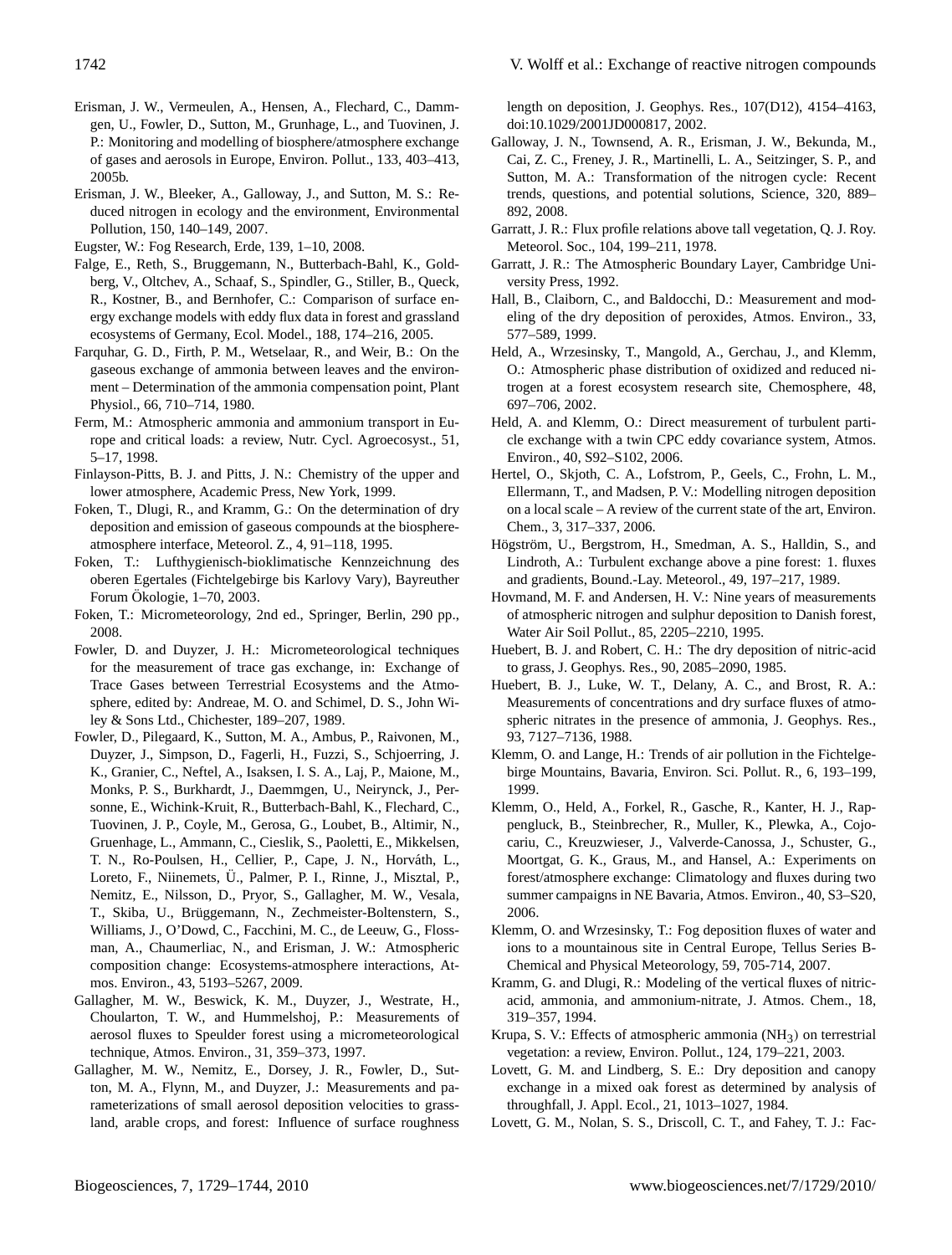tors regulating throughfall flux in a new New-Hampshire forested landscape, Can. J. For. Res.-Rev. Can. Rech. For., 26, 2134– 2144, 1996.

- Mayer, J. C.: Transport Processes of Reactive Trace Gases in the Atmospheric Boundary Layer, PhD, Faculty of biology, chemistry and geosciences, University of Bayreuth, Bayreuth, 119 pp., 2008.
- Meng, Z. and Seinfeld, J. H.: Time scales to achieve atmospheric gas-aerosol equilibrium for volatile species, Atmos. Environ., 30, 2889–2900, 1996.
- Mozurkewich, M.: The dissociation constant of ammonium nitrate and its dependence on temperature, relative humidity and particle size, Atmos. Environ. Part A. General Topics, 27, 261–270, 1993.
- Nagel, H. D., Becker, R., Eitner, H., Hubener, P., Kunze, F., Schlu- ¨ tow, A., Schütze, G., and Weigelt-Kirchner, R.: Critical Loads für Säure und eutrophierenden Stickstoff, Umweltbundesamt, 172, 2004.
- Nemitz, E. and Sutton, M. A.: Gas-particle interactions above a Dutch heathland: III. Modelling the influence of the NH3- HNO3-NH4NO3 equilibrium on size-segregated particle fluxes, Atmos. Chem. Phys., 4, 1025–1045, doi:10.5194/acp-4-1025- 2004, 2004.
- Nemitz, E., Sutton, M. A., Wyers, G. P., and Jongejan, P. A. C.: Gas-particle interactions above a Dutch heathland: I. Surface exchange fluxes of  $NH_3$ ,  $SO_2$ ,  $HNO_3$  and HCl, Atmos. Chem. Phys., 4, 989–1005, doi:10.5194/acp-4-989-2004, 2004a.
- Nemitz, E., Sutton, M. A., Wyers, G. P., Otjes, R. P., Mennen, M. G., van Putten, E. M., and Gallagher, M. W.: Gas-particle interactions above a Dutch heathland: II. Concentrations and surface exchange fluxes of atmospheric particles, Atmos. Chem. Phys., 4, 1007–1024, doi:10.5194/acp-4-1007-2004, 2004b.
- Peters, K. and Eiden, R.: Modelling the dry deposition velocity of aerosol particles to a spruce forest, Atmos. Environ. Part A. General Topics, 26, 2555–2564, 1992.
- Rebmann, C., Gockede, M., Foken, T., Aubinet, M., Aurela, M., Berbigier, P., Bernhofer, C., Buchmann, N., Carrara, A., Cescatti, A., Ceulemans, R., Clement, R., Elbers, J. A., Granier, A., Grunwald, T., Guyon, D., Havrankova, K., Heinesch, B., Knohl, A., Laurila, T., Longdoz, B., Marcolla, B., Markkanen, T., Miglietta, F., Moncrieff, J., Montagnani, L., Moors, E., Nardino, M., Ourcival, J. M., Rambal, S., Rannik, U., Rotenberg, E., Sedlak, P., Unterhuber, G., Vesala, T., and Yakir, D.: Quality analysis applied on eddy covariance measurements at complex forest sites using footprint modelling, Theor. Appl. Climatol., 80, 121–141, 2005.
- Rothe, A., Huber, C., Kreutzer, K., and Weis, W.: Deposition and soil leaching in stands of Norway spruce and European Beech: Results from the Hoglwald research in comparison with other European case studies, Plant and Soil, 240, 33–45, 2002.
- Seinfeld, J. H. and Pandis, S. N.: Atmospheric chemistry and physics: From air pollution to climate change, Wiley, New York, 1998.
- Sievering, H., Enders, G., Kins, L., Kramm, G., Ruoss, K., Roider, G., Zelger, M., Anderson, L., and Dlugi, R.: Nitric-acid, particulate nitrate and ammonium profiles at the Bayerischer-Wald – Evidence for large deposition rates of total nitrate, Atmos. Environ., 28, 311–315, 1994.
- Simpson, I. J., Thurtell, G. W., Neumann, H. H., Den Hartog, G.,

and Edwards, G. C.: The validity of similarity theory in the roughness sublayer above forests, Bound.-Lay. Meteorol., 87, 69–99, 1998.

- Staudt, K. and Foken, T.: Documentation of reference data for the experimental areas of the Bayreuth Center for Ecology and Environmental Research (BayCEER) at the Waldstein site, Dep. Micromet., University of Bayreuth, 2007.
- Stelson, A. W. and Seinfeld, J. H.: Relative-humidity and temperature-dependence of the ammonium-nitrate dissociationconstant, Atmos. Environ., 16, 983–992, 1982.
- Sutton, M. A., Nemitz, E., Milford, C., Fowler, D., Moreno, J., San Jose, R., Wyers, G. P., Otjes, R. P., Harrison, R., Husted, S., and Schjoerring, J. K.: Micrometeorological measurements of net ammonia fluxes over oilseed rape during two vegetation periods, Agricultural and Forest Meteorology, 105, 351–369, 2000.
- Sutton, M. A., Nemitz, E., Erisman, J. W., Beier, C., Bahl, K. B., Cellier, P., de Vries, W., Cotrufo, F., Skiba, U., Di Marco, C., Jones, S., Laville, P., Soussana, J. F., Loubet, B., Twigg, M., Famulari, D., Whitehead, J., Gallagher, M. W., Neftel, A., Flechard, C. R., Herrmann, B., Calanca, P. L., Schjoerring, J. K., Daemmgen, U., Horvath, L., Tang, Y. S., Emmett, B. A., Tietema, A., Penuelas, J., Kesik, M., Brueggemann, N., Pilegaard, K., Vesala, T., Campbell, C. L., Olesen, J. E., Dragosits, U., Theobald, M. R., Levy, P., Mobbs, D. C., Milne, R., Viovy, N., Vuichard, N., Smith, J. U., Smith, P., Bergamaschi, P., Fowler, D., and Reis, S.: Challenges in quantifying biosphere-atmosphere exchange of nitrogen species, Environ. Pollut., 150, 125–139, 2007.
- Thom, A. S., Stewart, J. B., Oliver, H. R., and Gash, J. H. C.: Comparison of aerodynamic and energy budget estimates of fluxes over a pine forest, Q. J. Roy. Meteorol. Soc., 101, 93–105, 1975.
- Thomas, C. and Foken, T.: Flux contribution of coherent structures and its implications for the exchange of energy and matter in a tall spruce canopy, Bound.-Lay. Meteorol., 123, 317–337, 2007.
- Thomas, R.: Measurement of speciated aerosol fluxes, PhD, Faculty of Engineering and Physical Science, University of Manchester, Manchester, 296 pp., 2007.
- Thomas, R. M., Trebs, I., Otjes, R., Jongejan, P. A. C., Brink, H. t., Phillips, G., Kortner, M., Meixner, F. X., and Nemitz, E.: An automated analyzer to measure surface-atmosphere exchange fluxes of water soluble inorganic aerosol compounds and reactive trace gases, Environ. Sci. Technol., 43, 1412–1418, doi:10.1021/es8019403, 2009.
- Trebs, I., Meixner, F. X., Slanina, J., Otjes, R., Jongejan, P., and Andreae, M. O.: Real-time measurements of ammonia, acidic trace gases and water-soluble inorganic aerosol species at a rural site in the Amazon Basin, Atmos. Chem. Phys., 4, 967–987, doi:10.5194/acp-4-967-2004, 2004.
- Trebs, I., Lara, L. L., Zeri, L. M. M., Gatti, L. V., Artaxo, P., Dlugi, R., Slanina, J., Andreae, M. O., and Meixner, F. X.: Dry and wet deposition of inorganic nitrogen compounds to a tropical pasture site (Rondnia, Brazil), Atmos. Chem. Phys., 6, 447–469, doi:10.5194/acp-6-447-2006, 2006.
- Tsokankunku, A., Zhu, Z., Meixner, F. X., Foken, T., and Andreae, M. O.: Eddy covariance fluxes of the  $NO-NO<sub>2</sub>-O<sub>3</sub>$  triad above a spruce forest canopy in south-eastern Germany, EGU General Assembly, Vienna, 19–24 April 2009.
- Valverde-Canossa, J., Ganzeveld, L., Rappengluck, B., Steinbrecher, R., Klemm, O., Schuster, G., and Moortgat, G. K.: First measurements of  $H_2O_2$  and organic peroxides surface fluxes by